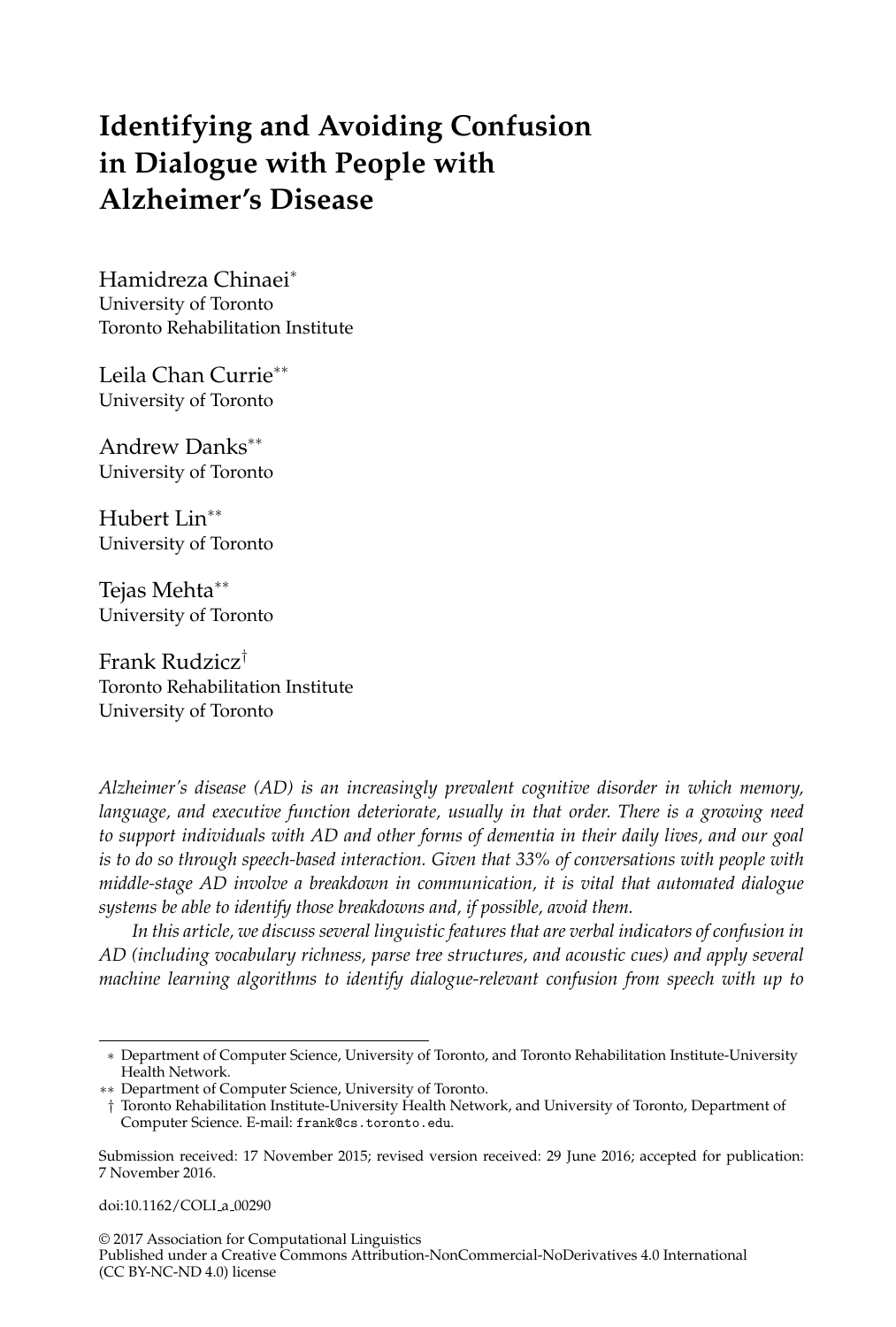*82% accuracy. We also learn dialogue strategies to avoid confusion in the first place, which is accomplished using a partially observable Markov decision process and which obtains accuracies (up to 96.1%) that are significantly higher than several baselines. This work represents a major step towards automated dialogue systems for individuals with dementia.*

## **1. Introduction**

Alzheimer's disease (AD) is a progressive neurodegenerative disorder that deteriorates cognitive, social, and executive functions. Typical effects of AD include declines in memory, executive capacity, and (crucially) linguistic ability (Cummings 2004). These declines complicate or prohibit the completion of activities of daily living, and more severe declines often require caregiver assistance. Caregivers who assist individuals with AD at home are common, but their involvement is often the precursor to placement in a long-term care facility (Gaugler et al. 2009). Approximately \$100 billion are spent annually in North America on the direct and indirect care for patients with AD and other dementias, the majority of which is attributed to long-term institutional care (Ernst et al. 1997). As the population ages, the incidence of AD will double or triple, with Medicare costs alone reaching \$189 billion in the United States presently (Bharucha et al. 2009).

Given the growing need to support this population, we are designing software that engages in two-way speech communication with individuals with dementia for two purposes: 1) to help guide that individual towards the completion of daily household tasks (e.g., brushing one's teeth), and 2) to fulfill a social function often left empty in relative isolation. Our goal is to encode in software verbal techniques that caregivers use when interacting with their patients, including automatically identifying and recovering from breakdowns in communication. In this article, we show that these breakdowns can reliably be identified by surface-level linguistic features, and we propose a statistical dialogue system for avoiding these breakdowns in the first place.

## **2. Previous Work**

Formal caregivers are often trained in responsive verbal **communication strategies** that are meant to adapt to an individual's state-of-mind (Hopper 2001; Goldfarb and Pietro 2004). These include (Small et al. 2003) but are not limited to:

- 1. Relatively slow rate of speech rate.
- 2. Verbatim repetition of misunderstood prompts.
- 3. Closed-ended questions (i.e., that elicit yes/no responses).
- 4. Simple sentences with reduced syntactic complexity.
- 5. Giving one question or one direction at a time.
- 6. Minimal use of pronouns.

These and similar strategies are often based on observational studies but are rarely grounded in *quantitative* empirical analysis. Tomoeda et al. (1990) showed that rates of speech that are too slow may interfere with comprehension if they introduce problems of short-term retention of working memory. Small, Andersen, and Kempler (1997) showed that paraphrased repetition is just as effective as verbatim repetition (indeed, syntactic variation of common semantics may assist comprehension). Furthermore,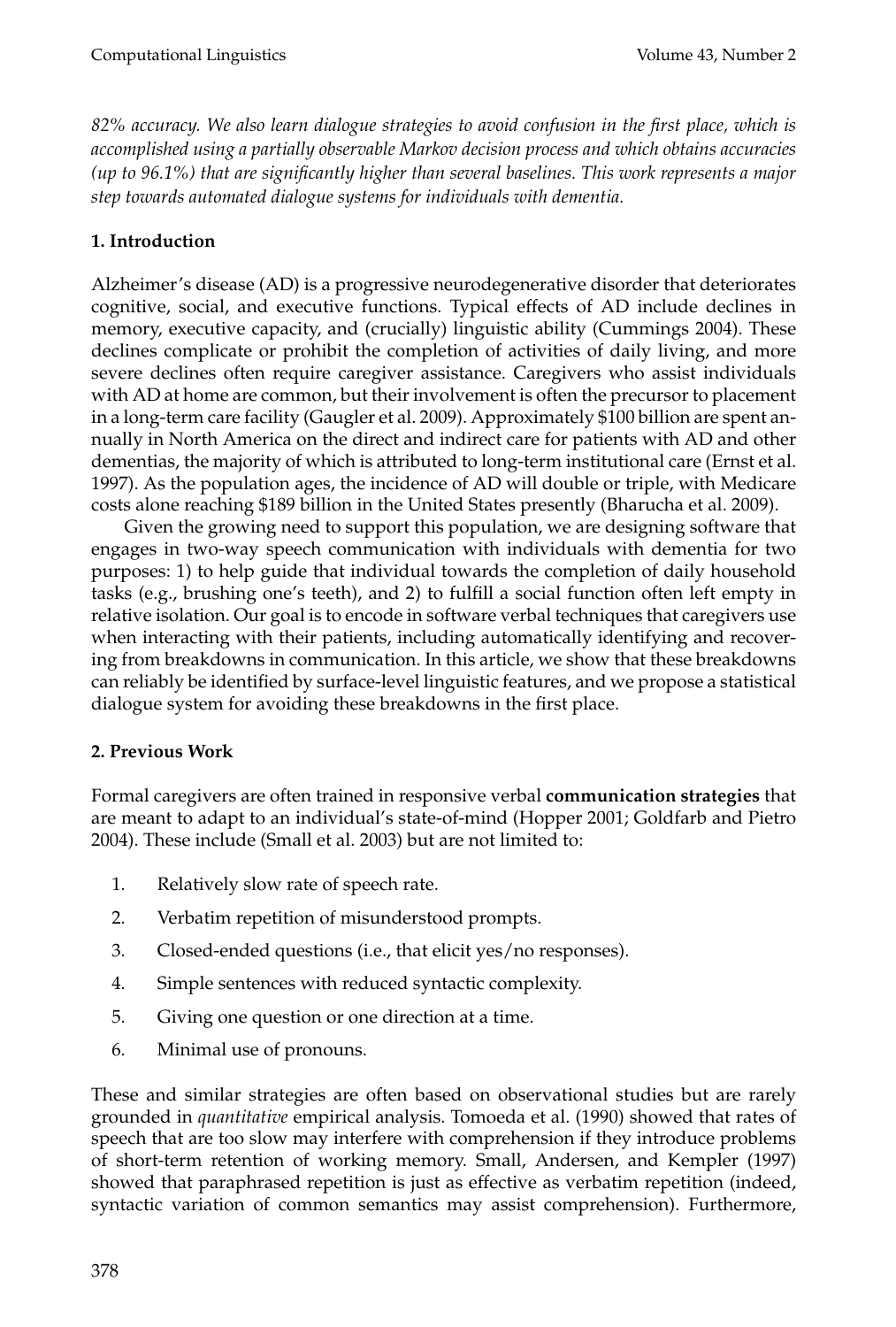Rochon, Waters, and Caplan (2000) showed that the syntactic complexity of received utterances is not necessarily the only predictor of comprehension in individuals with AD; rather, comprehension of the semantics of sentences is inversely related to the increasing *number of propositions* used, and therefore to the number of clauses, as well. However, there is some evidence that, at least in automated dialogue systems, neither simple confirmations nor reducing the number of options have a measurable effect on user performance, at least within specific appointment-scheduling applications (Wolters et al. 2009).

## **2.1 Communication Breakdown**

Several theoretical models apply to communication breakdown. The trouble sourcerepair (TSR) model describes difficulties in communication in any dyads, including how repairs are initiated and carried out (Schegloff, Jefferson, and Sacks 1977). Difficulties can be phonological (e.g., mispronunciation), morphological/syntactic (e.g., incorrect agreement among constituents), semantic (e.g., disturbances related to lexical access), and discourse-based (i.e., misunderstanding of shared knowledge, or cohesion) (Orange, Lubinsky, and Higginbotham 1996). The majority of TSR sequences involve self-correction (e.g., by repetition, elaboration, or reduction of a troublesome utterance).

Orange, Lubinsky, and Higginbotham (1996) showed that whereas 18% of non-AD dyad utterances involve TSR, 23.6% of early-stage AD dyads and 33% of middle-stage AD dyads involved TSR. Of these, individuals with middle-stage AD exhibited more discourse-related difficulties including inattention, failure to track propositions and thematic information, and deficits in working memory. Contrary to TSR, the most common repair initiators and repairs given communication breakdown involved frequent *wh*-questions and hypotheses (e.g., "*Do you mean...?*").

An alternative, closely related, paradigm for measuring communication breakdown is trouble-indicating behavior (TIB) involving implicit or explicit requests for aid. In a study of 10 seniors with varying degrees of dementia, Watson (1999) showed that there was a significant difference in TIB use ( $p < 0.005$ ) between individuals with AD and the general population. This article adopts this model, which incorporates 12 distinct types of TIB (examples are derived from our own annotations of the DementiaBank corpus, described in Section 3):

- 1. **Neutral or non-specific requests for repetition (local)**. Minimal queries indicating non-understanding, which did not identify the problem specifically. *E.g., What? Huh?*
- 2. **Request for confirmation repetition with reduction**. Partial repair of a trouble source, often in the form of a question. *Speaker 1: just tell me everything that you see happening there.... Speaker 2: uh these are things that are happening ?*
- 3. **Request for confirmation complete repetition**. Recapitulatory "echo" questions, often with pronoun alternation. *Speaker 1: You tell me everything you see. Speaker 2: I'm to tell everything I see ?*
- 4. **Request for confirmation repetition with elaboration**. Same as TIB 3, but with the inclusion of additional semantic content. *Speaker 1: Tell me everything that you see happening in this picture. Speaker 2: Uh do do you want like the window's open that sort of thing?*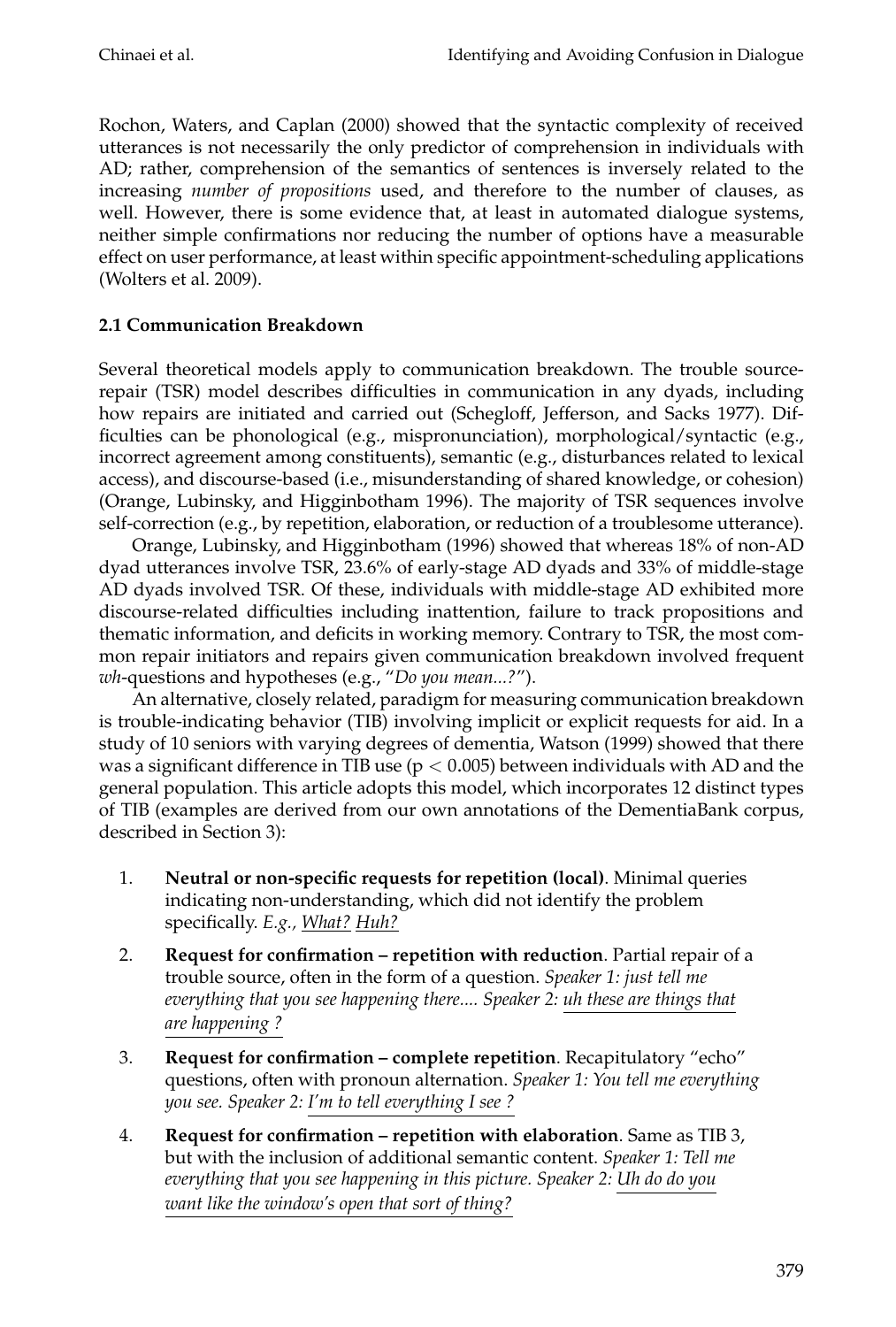- 5. **Request for specific information**. Contains a specific semantic concept, content word, or referent to the previous or recent turn. *Speaker 1: Did I say about some water?*
- 6. **Request for more information**. A non-specific request (i.e., without direct mention of semantic concepts in a recent utterance). *I don't understand. Tell me more. What do you mean?*
- 7. **Corrections**. Are the result of a violation in the quality of message or message inaccuracies. Here, semantic confusion often originates from the individual not indicating the TIB. *Speaker 1: She dropped a dish no, no she didn't drop a dish.*
- 8. **Lack of uptake / lack of continuation**. Verbal behaviors including 1) minimal feedback where back channel responses indicate non-understanding or lack of contribution to or elaboration on topic extension; 2) overriding where a participant does not allow the floor; and 3) topic switch where one participant abruptly changes topic. *Speaker 1: Do you know what indexed means? Speaker 2: Yes. Speaker 1: What? Speaker 2: Oh, it's a bit too hard, bit late too late to...*
- 9. **Hypothesis formation**. Guessing behaviors involving supplying words or speaking for or on behalf of the other participant. This does not include hypotheses in the form of rhetorical questions (which are instead categorized as TIB 5). *Speaker 1: We went to the farm. Speaker 2: You went to Riverdale Farm.*; *Speaker 1: we forgot to turn off the spigot.*
- 10. **Metalinguistic comment**. This includes "talk about talk" which explicitly refer to non-understanding of message, the interpersonal manner in which the message was conveyed, or the production of the message. *I can't remember. I don't understand. I guess there's more things I'm supposed to see*.
- 11. **Reprise / minimal dysfluency**. Reprises with partial or whole repetition (or revision) of the message. Minimal dysfluencies indicate difficulties producing a message that involve sound, syllable and word repetition, pauses, and fillers. These are deemed more excessive than the typical dysfluencies that occur in typical speech. *the children are wearing um completely outfitted.*
- 12. **Request for repetition–global**. Minimal queries indicating non-understanding. *Wait – go back to the part about... You just lost me.*

In previous work, we studied ten older adults with Alzheimer's disease as they were guided, through speech, by a robot in the task of making a cup of tea. In that work, older adults were especially likely to exhibit TIB 8 (lack of uptake), but exhibited fewer TIBs, proportionally, when interacting with the robot than with a human conversant (Rudzicz et al. 2015).

# **2.2 Linguistic Factors in Dementia**

Although memory impairment is the main symptom of AD, language impairment can be an important marker. Faber-Langendoen et al. (1988) found that 36% of mild AD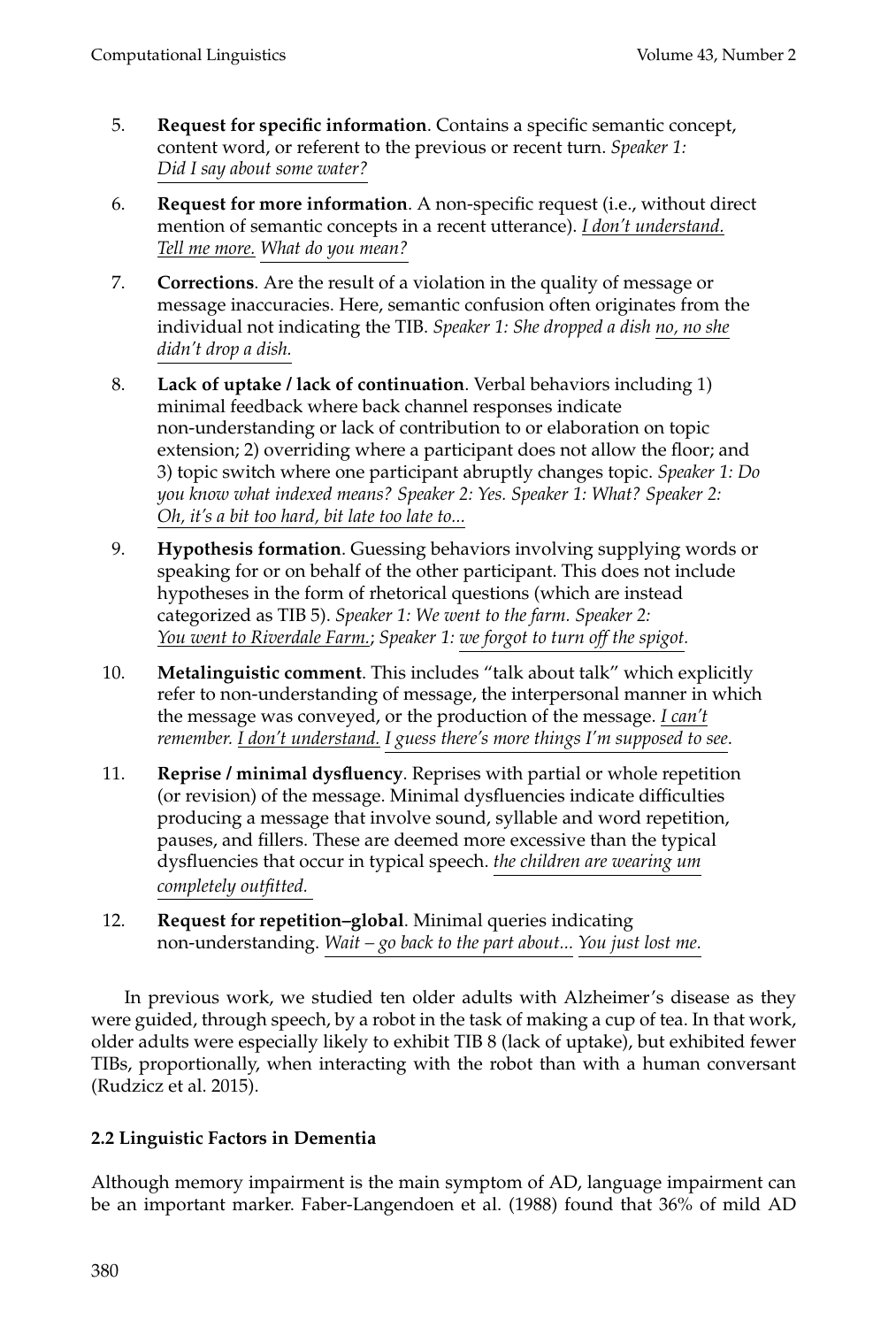patients and 100% of severe AD patients had aphasia, according to standard aphasia testing protocols. Ahmed et al. (2013) found that two-thirds of their participants showed subtle, but significant, changes in connected speech production up to a year before their diagnosis of probable AD. Weiner et al. (2008), in a study of 486 AD patients, reported a significant correlation between dementia severity and a number of different linguistic measures, including confrontation naming, articulation, word-finding ability, and semantic fluency.

Bucks et al. (2000) described eight linguistic measures for detecting dementia. The first three are related to vocabulary richness, which is estimated through type-token ratio (TTR), Brunét's index (BI), and Honoré's statistic (HS). These methods compute relationships between the number of unique words in an utterance versus the total number of words spoken (Bucks et al. 2000). TTR  $=$   $\frac{U}{N}$  is simply the ratio of the total number of unique words in some dialogue, *U*, to the total word count, *N*, and Brunet's ´ index is:

$$
BI = N^{U^{-0.165}} \tag{1}
$$

Evidently, BI favors unique words relative to the total number of words. Bucks et al. suggest that BI values between 10 and 20 are indicative of individuals with AD during spontaneous conversation, and that smaller BI indicates greater lexical richness.

Honoré's statistic (HS) accounts for words that are only used once, namely, hapax *legomena*, denoted by *N*<sup>1</sup> , so as to give the number of these words a stronger factor in measuring lexical richness. It assumes that the greater number of words used just once, the richer the lexicon.

$$
HS = \frac{100 \log N}{1 - \frac{N_1}{U}}
$$
 (2)

Other indicative measures include noun rate, pronoun rate, verb rate, and adjective rate, per 100 words, which have been used in studies of aphasia and speech in affective disorders (Bucks et al. 2000; Fraser, Rudzicz, and Rochon 2013). The noun rate is associated with word-finding difficulties, and the pronoun rate measures the frequency of indirect referencing, which is higher for individuals who commonly forget names. Also, Bucks et al. (2000) suggested that the adjective rate measures the quality and expressiveness of speech and that the verb rate is related to the fluency of speech. Additional measures are described in Section 4.

### **3. Data**

We use the DementiaBank (Goodglass and Kaplan 1983; Becker et al. 1994) database for this study. DementiaBank consists of narrative speech during the standard Cookie Theft picture description task from the Boston Diagnostic Aphasia Examination (Goodglass and Kaplan 1983). In this task, an examiner shows the picture in Figure 1 to the patient, requests a description of its contents, and is permitted to periodically encourage or prompt the patient. Each speech sample was recorded and manually transcribed at the word level following the TalkBank CHAT protocol (MacWhinney 2014). Narratives were segmented into utterances and annotated with filled pauses, paraphasias, and unintelligible words. The transcriptions were tokenized to remove whitespace, punctuation, and CHAT code tokens (e.g., "[//]"). Tokens that were CHAT-coded to indicate repetition were expanded; e.g., *that's a dog [x 3]* becomes *that's a dog dog dog*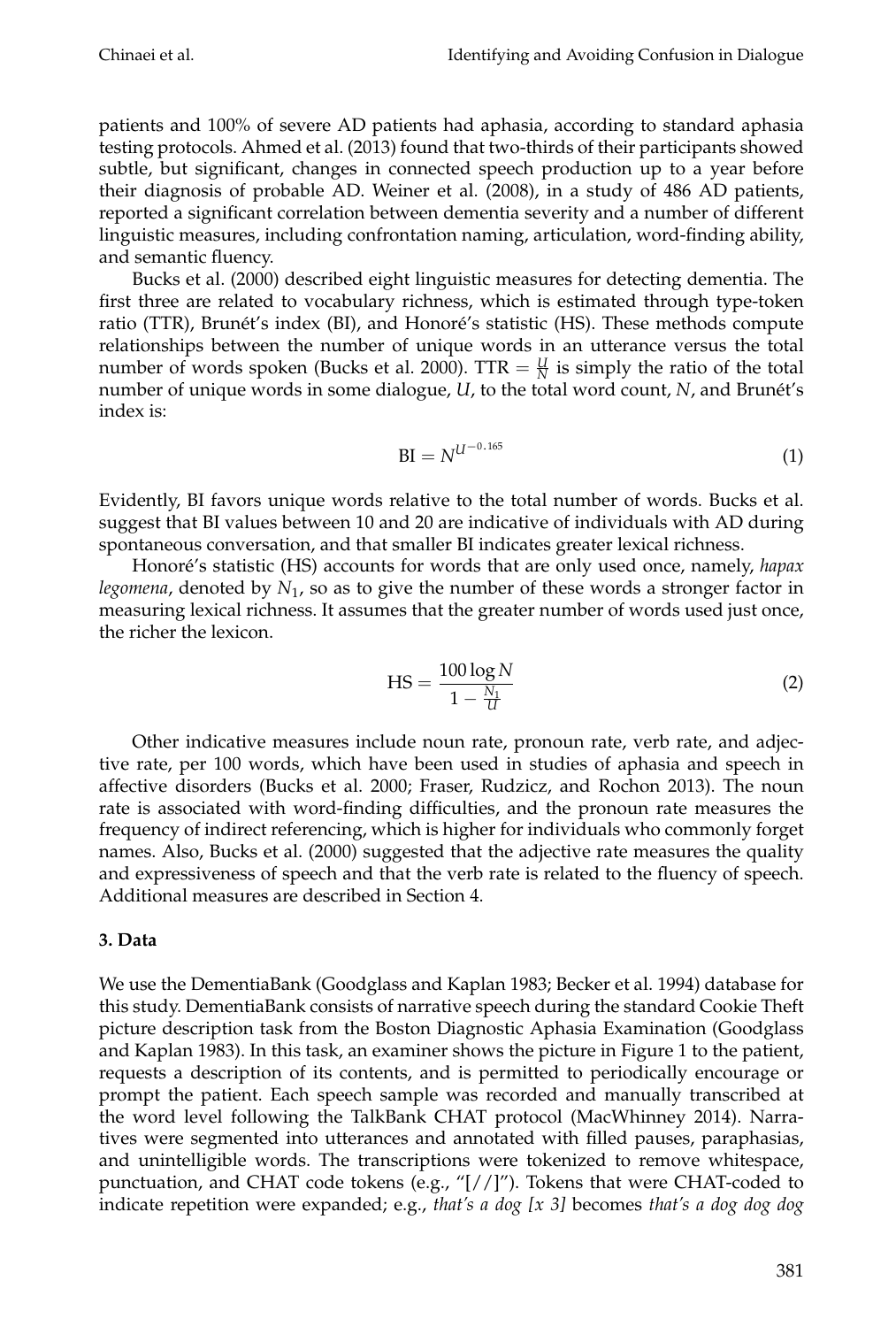

**Figure 1** The standardized Cookie Theft picture (Goodglass and Kaplan 1983).

(MacWhinney 2014). The remaining tokens were lemmatized, which is effective in reducing lexical sparseness, but which also removes some information, such as verb tense, that can differentiate between control subjects and those with AD (Cortese et al. 2006).

Every participant is associated with a professionally administered Mini-Mental State Examination (MMSE) score, which provides a unified and validated scale for measuring the severity of dementia on a scale of 0 (greatest cognitive decline) to 30 (no cognitive decline), based on a series of questions in five areas: orientation, registration, attention, memory, and language (Folstein, Folstein, and McHugh 1975). English was the first language of all speakers.

Participants were assigned to the Dementia group primarily based on a history of cognitive and functional decline, and the results of the MMSE. In 1992, several years after the study had ended, the final diagnosis of each patient was reviewed on the basis of their clinical record and any additional relevant information (in 66.7% of the deceased, autopsy). From this group, we consider participants with diagnoses of 'possible' or 'probable' AD, resulting in 240 samples from 167 participants, because a few performed the description task annually (Boller and Becker 2005). We also consider control participants, resulting in 233 additional files from 97 speakers. Demographics are given in Table 1. The participants with dementia produced an average of 104.3 (s.d. 59.0) words per narrative, and the control participants produced an average of 114.4 (s.d. 59.5) words per narrative, although the distribution in both cases is somewhat right-skewed.

| Table 1<br>Demographics of DementiaBank data. |            |                                   |  |
|-----------------------------------------------|------------|-----------------------------------|--|
|                                               |            | AD $(n = 167)$ Control $(n = 97)$ |  |
| Mean age in years (s.d.)                      | 71.8 (8.5) | 65.2(7.8)                         |  |
| Mean education in years (s.d.)                | 12.5(2.9)  | 14.1(2.4)                         |  |
| Sex ( <i>n</i> male/female)                   | 52/115     | 37/60                             |  |
| Mean MMSE score (s.d.)                        | 18.5(5.1)  | 29.1(1.1)                         |  |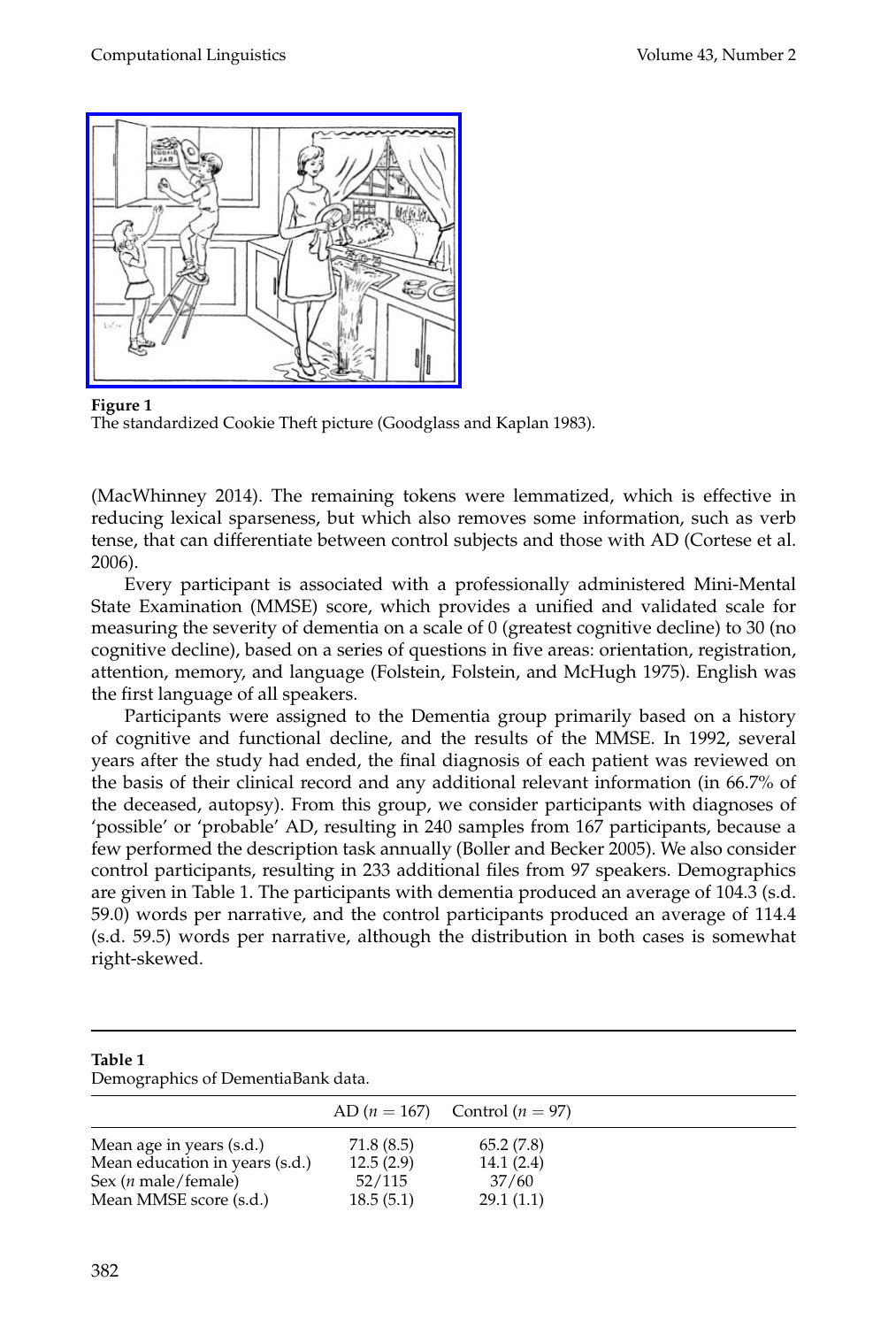Some analysis (Section 4.1.4) uses the Carolina Conversations Collection (CCC), in which transcriptions and audio of *undirected* conversations between interviewees (older adults) and interviewers (younger adults) are recorded longitudinally (Pope and Davis 2011). In our analysis, we use the data of 31 interviewees with AD (7 men) and 41 without (9 men).

Across both databases, each transcript has an associated audio file, which we convert to 16-bit mono PCM format with a sampling rate of 16 kHz. All data were annotated at the utterance-level with specific TIBs by two speech-language pathologists, with an inter-annotator Fleiss' kappa agreement of  $\kappa = 0.84$ . Utterances with more than one TIB were allowed, but no more than two per utterance were ever detected.

## **4. Features**

The following subsections outline the lexical and acoustic features used across our analyses, with special attention paid to features that are meant to be task-relevant, namely, cue words of TIBs, semantic similarity across utterances, word specificity, vocabulary richness, repetition, incomplete words, and fillers.

## **4.1 Lexical Features**

We extract 81 lexical features from the textual transcriptions of each utterance. We use Lu's L2 Syntactic Complexity Analyzer (Lu 2010), which computes 23 features that measure the syntactic complexity of text. Lu's Syntactic Complexity Analyzer was initially designed to measure the syntactic complexity of second-language writing and, in turn, uses the Stanford parser (Klein and Manning 2003). It includes measuring lengths of production units (i.e., clauses, sentences, T-units), the ratio of clauses to sentences, subordination (e.g., clauses per T-unit, dependent clauses per clause or T-unit), coordination (e.g., coordinate phrases per clause or T-unit), and particular structures (e.g., complex nominals per clause or T-unit, verb phrases per T-unit). We further compute the average sentence length within an utterance, in terms of the number of words, and the automated readability index, which measures word and sentence difficulty (Smith and Senter 1967), specifically,

$$
4.71 \frac{c}{w} + 0.5 \frac{w}{s} - 21.43 \tag{3}
$$

where  $c$  is the number of characters,  $w$  is the number of words, and  $s$  is the number of sentences. Because these measures are derived from textual transcripts of spoken utterances, the number of characters is merely an approximation for the complexity of words.

We include various part-of-speech (POS) features, such as the proportion of nouns, verbs, light verbs, adjectives, adverbs, prepositional words, demonstratives, functional words generally, and the noun-to-verb ratio, obtained using the Stanford POS tagger (Toutanova et al. 2003). We measure the mean word frequency using the SUBTL norms (Brysbaert and New 2009), and each of the Bristol norms: imageability, ageof-acquisition, and familiarity. Stadthagen-Gonzalez and Davis (2006) describe imageability as "a semantic variable that measures how easy it is for a word to elicit mental images... used to evaluate the effects of meaning on memory and word recognition" and as closely related to "concreteness," with some exceptions (Bird, Franklin, and Howard 2001); raters of imageability were asked to indicate how easily each word elicited mental images, on a 7-point scale. Familiarity is "often ... interpreted as a measure of the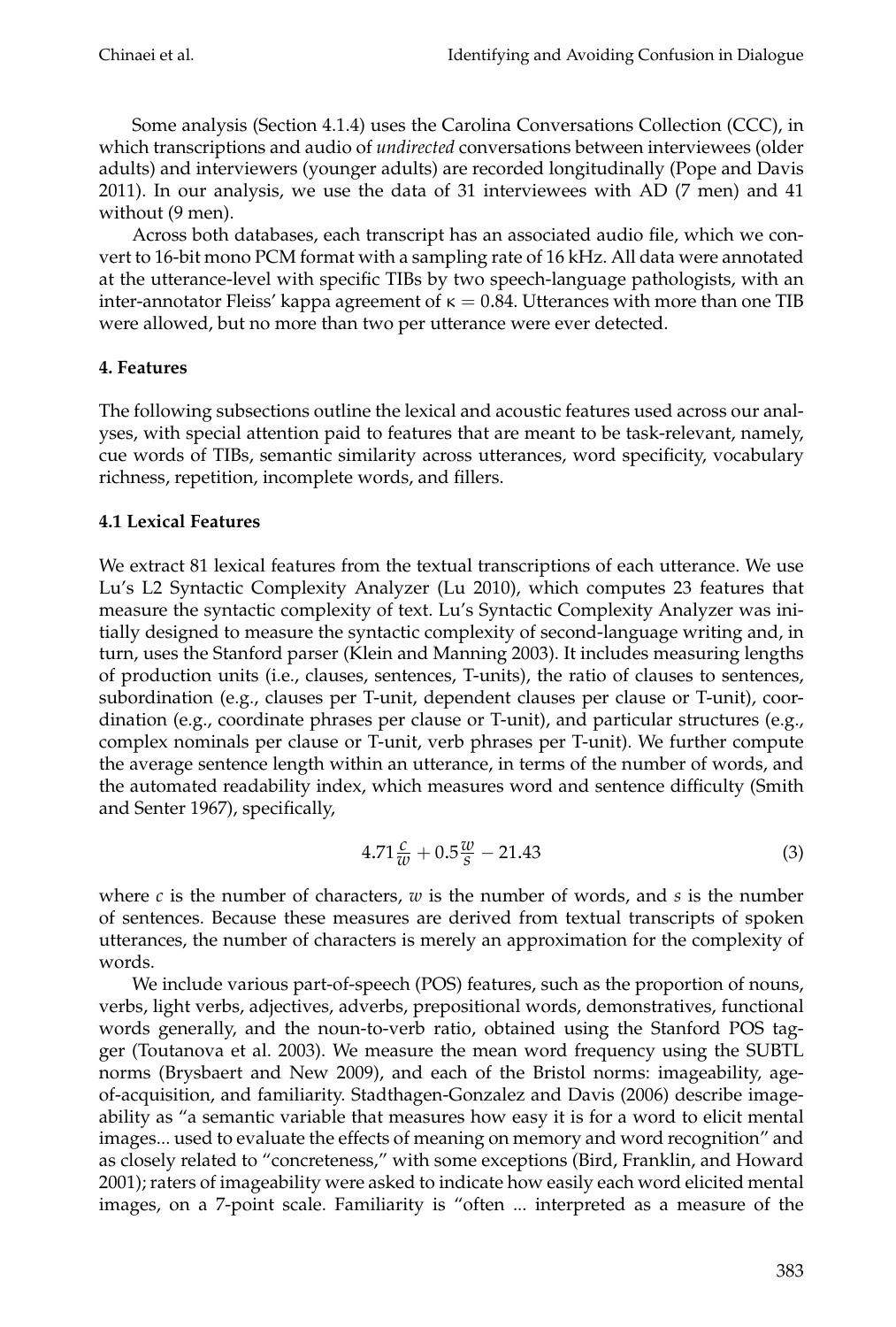frequency of exposure to a word"; ratings of familiarity were also on a 7-point scale, from words that they never had seen to those that they had seen very often (nearly every day). The Bristol norms were obtained from the ratings by 100 native English speakers across nouns, verbs, and some additional words (Stadthagen-Gonzalez and Davis 2006).

We estimate vocabulary "richness" through type-token ratio, average word length, BI, and HS, as described in Section 2.2. We also compute objectivity measures using the MPQA Subjectivity Lexicon (Wilson, Wiebe, and Hoffmann 2005), which categorizes words by their subjectivity (strong or weak) and their prior, out-of-context, polarity (positive, negative, both, or neutral). Using the subjectivity lexicon, we compute the proportion of all possible permutations (e.g., strong negative, weak negative, weak positive).

To estimate statistical deviations from typical language, we also compute the average log probability of each word in each utterance given two trigram models with Good-Turing smoothing, from the Brown and Switchboard (Godfrey, Holliman, and McDaniel 1992) corpora, respectively. Additional features are described in the following subsections.

*4.1.1 Word Specificity.* Word specificity is closely related to the word's position in a hypernym tree. For example, *sedan* is more specific than *car*. Because degraded cognitive function is correlated with a smaller active vocabulary, individuals with AD may be more likely to resort to more common, general words and therefore a lower degree of word specificity (Hirst and Feng 2012).

Word specificity, for nouns, can be approximated using WordNet (Miller 1995). Specifically, hypernym relationships between synonym sets form a hierarchal tree where the root (*Entity*) provides the most abstract sense. Therefore, the "word specificity" feature is the average depth of nouns in the WordNet (noun) hypernym tree, after recent work (Le 2010).

Adjectives and adverbs, unlike nouns, are not organized in hierarchies, but in bipolar scales between pairs of extremes; verbs are structured into several smaller hierarchies with different roots, which may limit the utility of computing depths of verbs in this way.

*4.1.2 Semantic Similarity.* Watson (1999) showed that almost half of TIBs exhibited by speakers without AD are either TIB 5 (request for specific information) or TIB 9 (hypothesis formation). These TIBs, and others, involve expressions that are semantically related to recent or preceding utterances. This is in stark contrast to how individuals with AD express trouble—over 30% of TIBs exhibited by these individuals are TIB 8 (lack of uptake) and over 65% are TIB 11 (reprise / minimal dysfluency), neither of which involves particular relations with preceding utterances. Our hypothesis is therefore that measures of semantic similarity with previous utterances will be indicative of AD.

To estimate semantic similarity between two utterances, we first use singular value decomposition (Yu 2009) given co-occurrence counts among terms and utterances in latent semantic space. We then calculate a matrix *B* of correlation coefficients between the semantic-space vectors for each utterance in this representation. The score of utterance *t* is therefore:

$$
S(t) = B[t, t-1] + \frac{1}{2}B[t, t-2] + \frac{1}{4}B[t, t-3] + \ldots + \frac{1}{2^{t-1}}B[t, 1]
$$
(4)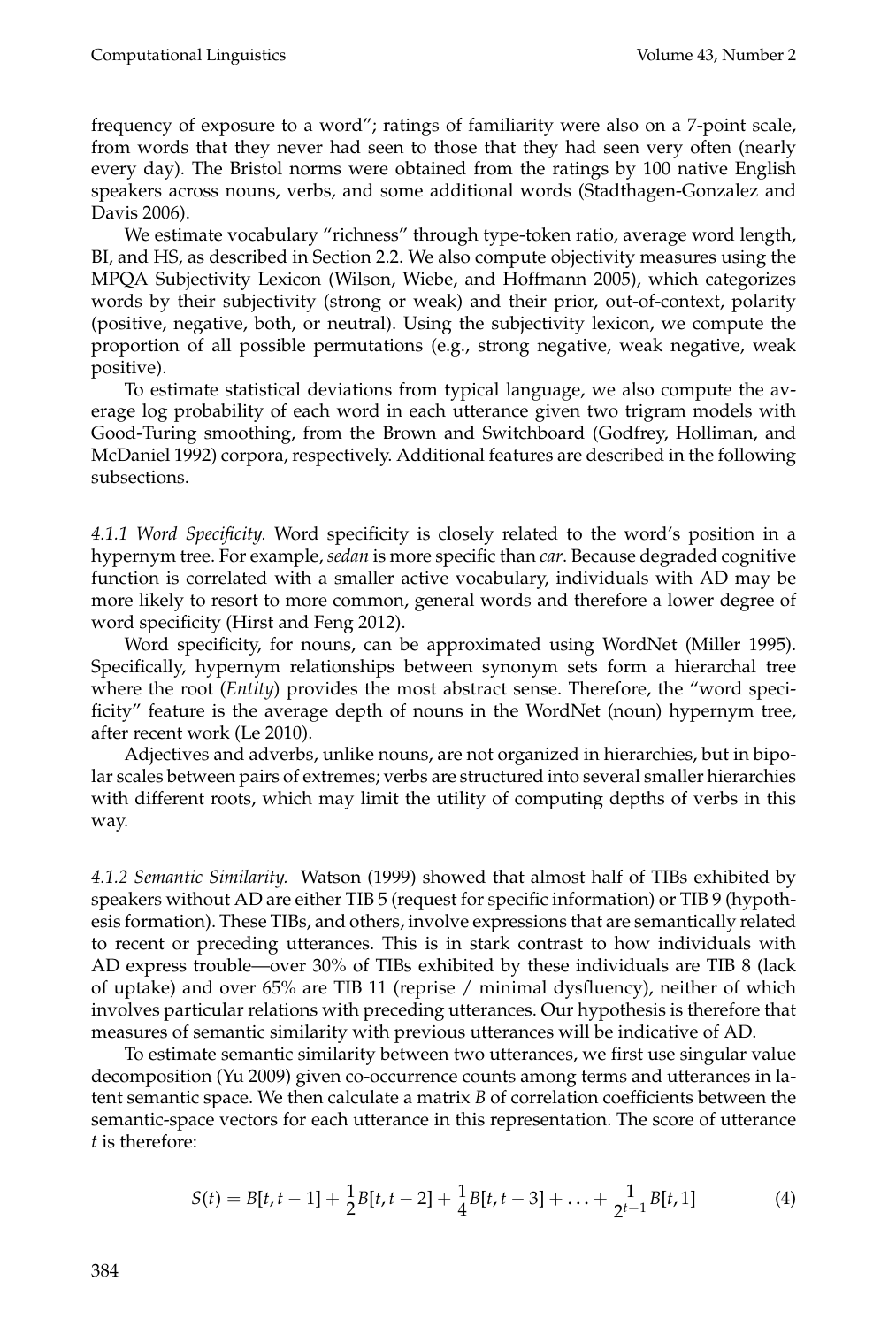Our intuition is that, additionally, TIB 1 (neutral or non-specific requests for repetition (local)) and TIB 10 (metalinguistic comment) would give low similarity scores.

*4.1.3 Repetition, Incomplete Words, and Fillers.* In slight contrast to Section 4.1.2, repetition of a sequence of words is a common coping mechanism for brief cognitive lapses (Guinn and Habash 2012) and is increased with degradation in cognitive ability. Watson (1999) and Guinn and Habash (2012) showed that those with AD exhibited repetition twice as often as their interviewers, on average.

Incomplete words occur when uttered words are abruptly terminated before completion. This can be caused by brief lapses in cognition (Guinn and Habash 2012) or might imply that the speaker is unsure of what they are trying to communicate. These are about twice as common in people with AD relative to the general population (Guinn and Habash 2012).

Fillers are non-words or short phrases that signal cognitive lapse (e.g., *"umm," "uh"*). Single-word fillers are extracted using the *UH* tag in the Penn tagset. Near the beginning of utterances, fillers often indicate that the speaker has difficulty either comprehending what was said or forming a sentence. In the middle, they often indicate the need for a trouble source repair (Bortfeld et al. 2001). About 2.6% of words spoken by people with AD are filler phrases, compared with 1.2% of words spoken by healthy older adults (Guinn and Habash 2012).

*4.1.4 Cue Words.* Cue words are expressions that either link spans of discourse or signal semantic relationships in text. They are frequently used as identifying markers of the relative importance of sentences in document summarization (Teufel and Moens 1997) and in dialogue (Gravano, Hirschberg, and Beňuš 2012). We do not remove stop words here from consideration because AD patients are known to use a high proportion of function words such as pronouns, conjunctions, and articles that convey little meaning (Kempler 1995; Almor et al. 1999). Therefore, even non-content words that would typically belong to a stop list can be cues for AD.

To determine which tokens are cue words, we considered term frequency-inverse document frequency (*tf*-*idf*), but this was discarded empirically. Instead, we use twotailed Welch's *t*-test to compare the mean frequency of each token in utterances with and without each TIB. The tokens were then ranked by p-value, as shown in Table 2, which includes data from the CCC. Despite differences in cue words across data sets, there is also overlap. Across both sets, the word *pardon* is a cue word for TIB 1 (neutral or non-specific request for repetition), *no* is a cue word for TIB 7 (corrections), and *know* is a cue word for TIB 10 (metalinguistic comment). This appears to be consistent with previous analysis of AD language use (Nicholas et al. 1985; Almor et al. 1999).

## **4.2 Acoustic Features**

As in previous work (Fraser, Rudzicz, and Rochon 2013), we measure pause-to-word ratio (i.e., the ratio of speech segments to silent segments longer than 150 msec), mean and variance of fundamental frequency (F0), total duration of speech, long and short pause counts ( $> 0.4$  msec and  $< 0.4$  msec, respectively) (Pakhomov et al. 2010), mean pause duration, and phonation rate (the amount of the recording spent in voiced speech) (Roark et al. 2011). These acoustic measures are, generally, heuristics that estimate the difficulty with which words are recalled and produced. We also include the mean and variance for the first three formants (*F*1, *F*2, *F*3), mean instantaneous power, the mean and maximum of the first autocorrelation function, sample-level skewness and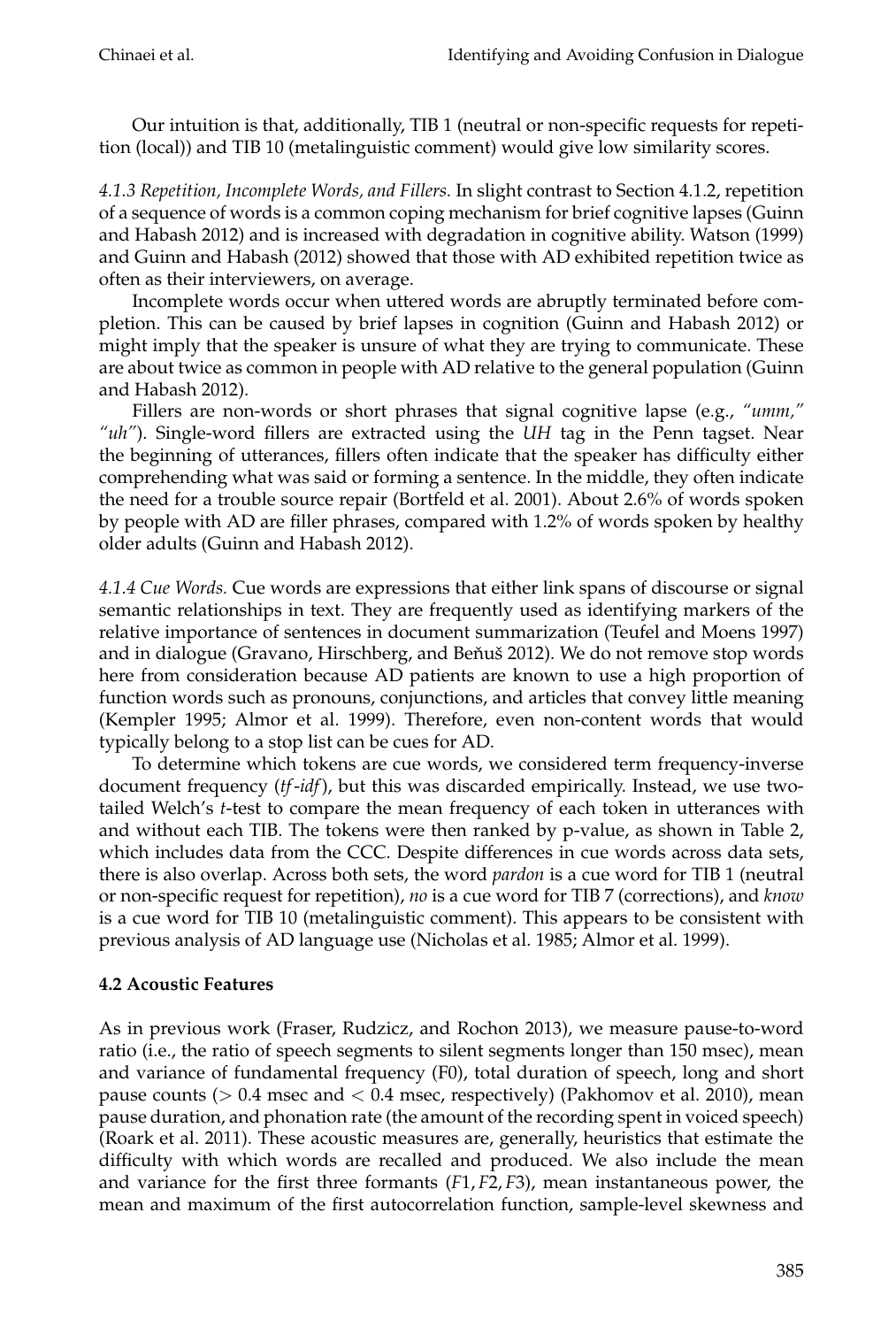### **Table 2**

Up to the five most significant cue words identified for TIBs 1–6 in the CCC and in DementiaBank. All selected features have  $p < 0.005$  after Bonferonni correction.

| <b>TIB</b>                                                   | CCC                                                       | DementiaBank                          |
|--------------------------------------------------------------|-----------------------------------------------------------|---------------------------------------|
| 1. Neutral or non-specific request for                       | huh, pardon,                                              | hm, mention, pardon,                  |
| repetition (local)                                           | what                                                      | really, anything                      |
| 2. Request for confirmation - repetition<br>with reduction   | N/A                                                       | did, mhm, mention,<br>hear, say       |
| 3. Request for confirmation – complete<br>repetition         | N/A                                                       | really, good                          |
| 4. Request for confirmation - repetition<br>with elaboration | said                                                      | missed, again, bad,<br>why, huh       |
| 5. Request for specific information                          | ummm, what                                                | no, talk, did, wanted,<br>nope        |
| 6. Request for more information                              | why, what                                                 | describe, am, matter,<br>detail, more |
| 7. Corrections                                               | ohhh, no                                                  | no                                    |
| 8. Lack of uptake/lack of continuation                       | umm                                                       | please, yes, uhhuh,<br>what           |
| 9. Hypothesis formation                                      | uhoh, uhm, remember,<br>yes                               | use, watch, my,<br>suppose, find      |
| 10. Metalinguistic comment                                   | remember, know,<br>forget, unbelievable,<br>disappointing | mentioned, know,<br>what, must, can't |
| 11. Reprise/minimal dysfluency                               | uh, the, um, but,<br>because                              | k, hmm, uhhuh                         |
| 12. Request for repetition – global                          | N/A                                                       | N/A                                   |

kurtosis, zero-crossing rate, and mean recurrence period density entropy (which measures the periodicity of a signal, and has been applied to pathological speech generally [Little et al. 2006]). With the exception of power, which may generally be a heuristic for energy in the voice, these measures are all related to repetitiveness in the vocal signal, which have been associated with pathological speech in older voices, following our recent work (Zhao et al. 2014). Additionally, jitter and shimmer (measures of the cycleto-cycle variations of *F*0 and amplitude, respectively, also largely applied to pathological speech) are computed (Silva, Oliveira, and Andrea 2009) as:

$$
\text{jitter}(x) = \frac{1}{N-1} \sum_{k=1}^{N-1} |P_0[k+1] - P_0[k]|
$$
\n
$$
\text{shimmer}(x) = \frac{1}{N-1} \sum_{k=1}^{N-1} |x[k+1] - x[k]|
$$
\n
$$
(5)
$$

where  $P_0(k)$  is the pitch period length (1/F0) at time  $k$  in a sequence  $x$  with  $N$  observations, and *x*[*k*] is third-order median filtered. To this we also add the kurtosis and skewness (again, to measure repetitiveness and regularity) of each of the 12*th*-order autocorrelation linear predictive coding coefficients of the signal, as well as the energy in the residual of this analysis (sometimes called the "gain" of the filter). We also compute the variance, mean, kurtosis, and skewness for each of the first 14 Melfrequency cepstral coefficients (including the 0*th* and the log energy), their velocities (δ)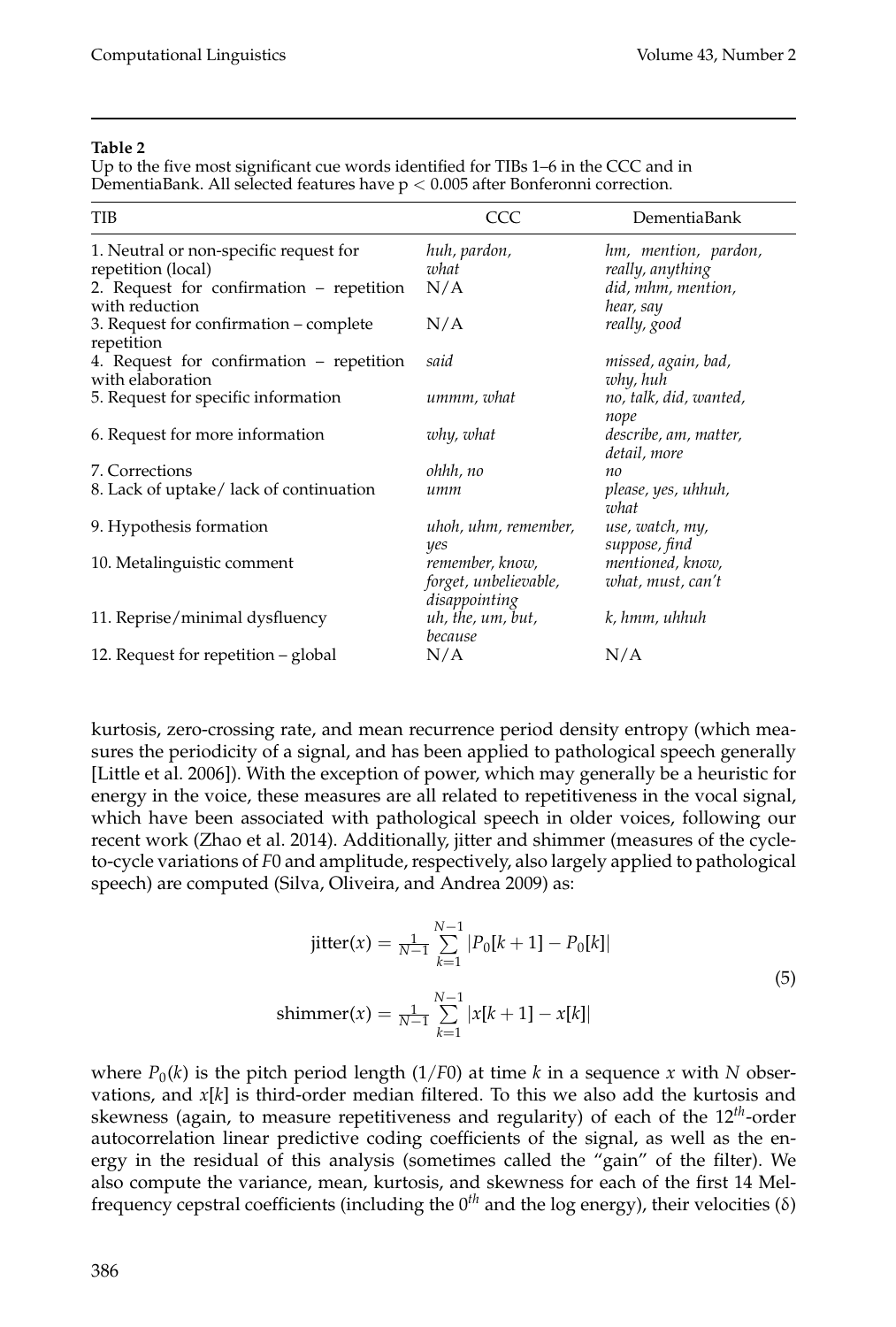and accelerations ( $\delta\delta$ ), as well as the kurtosis and skewness of their means taken over the entire utterance.

Aperiodicity and bradykinesia (slowed articulation) of speech, which are symptoms of neurodegenerative disorders such as Parkinsons disease (Bhatnagar 2002), are typically not associated with AD. Nevertheless, we perform recurrence quantification analysis of the cross recurrence (Marwan and Kurths 2002) of each utterance. We add these features because our recent work has found an acoustic component to AD (Fraser, Meltzer, and Rudzicz 2016). Specifically, for 3*rd*-order recurrence quantification analysis with delay 2, neighborhood 0.5, we compute the mean recurrence rate, determinism,  ${mean, maximal, and entropy of}$  diagonal line length, laminarity, trapping time, maximal vertical line length, recurrence time of  $1<sup>st</sup>$  and  $2<sup>nd</sup>$  types, clustering coefficient, and transitivity over windows of length 1,000 samples (with a 500-sample window shift). In total, there are 178 acoustic features.

## **5. Experiment 1: Identifying TIBs**

Our first goal is to automatically identify TIBs using only lexical and acoustic features described in Section 4, and machine learning. Here, we construct three processed data sets: control, dementia, and both, as follows. The nature of the DementiaBank conversations is such that the interviewer is never in a position to exhibit a TIB. Therefore, all interviewer data points are removed. Initially, we are only interested in identifying the presence of a TIB without distinguishing between the different types of TIBs, so we simply conflate all TIB-annotated utterances into one class, and all others into a second class.

A large number of features include not-a-number (NaN) values (typically when the feature represents a ratio, e.g., number of light verbs to number of verbs in the utterance "Cookie" is 0/0). To account for these values, we use *k*-nearest neighbor (kNN) imputation (Batista and Monard 2002). This imputation substitutes each NaN with a weighted average of the *k* data points closest to the datum in question. Empirically, we set  $k = 3$ .

Furthermore, the density of TIB-class data points is very sparse, especially within the control data set. Models built on this data have the danger of performing majority class classification. Because the TIB-class is the minority class, a majority class classification model would do extremely poorly in identifying TIBs. The imbalance in the data set can be alleviated by several means. In this experiment, we generate synthetic data points using the synthetic minority oversampling technique (SMOTE), which under-samples the majority class *and* over-samples the minority class by creating synthetic minority class examples (Chawla et al. 2002). Here, each minority class sample introduces synthetic examples randomly along line segments that join the *k* = 5 minority class nearest neighbors.

# **5.1 Methodology**

We use multilinear logistic regression as a baseline and a mixture density network (MDN) to estimate the presence of TIB. An MDN is a multilayer perceptron with one hidden layer with a variable number of hidden units and a Gaussian mixture probability density as the output (Bishop 1994). For this experiment, the output is a single Gaussian, given that increasing this number reduced performance. We train the network for a maximum of 6,000 cycles optimized by scaled conjugate gradient and negative log likelihood as the error function. The mean of the output Gaussian is rounded to estimate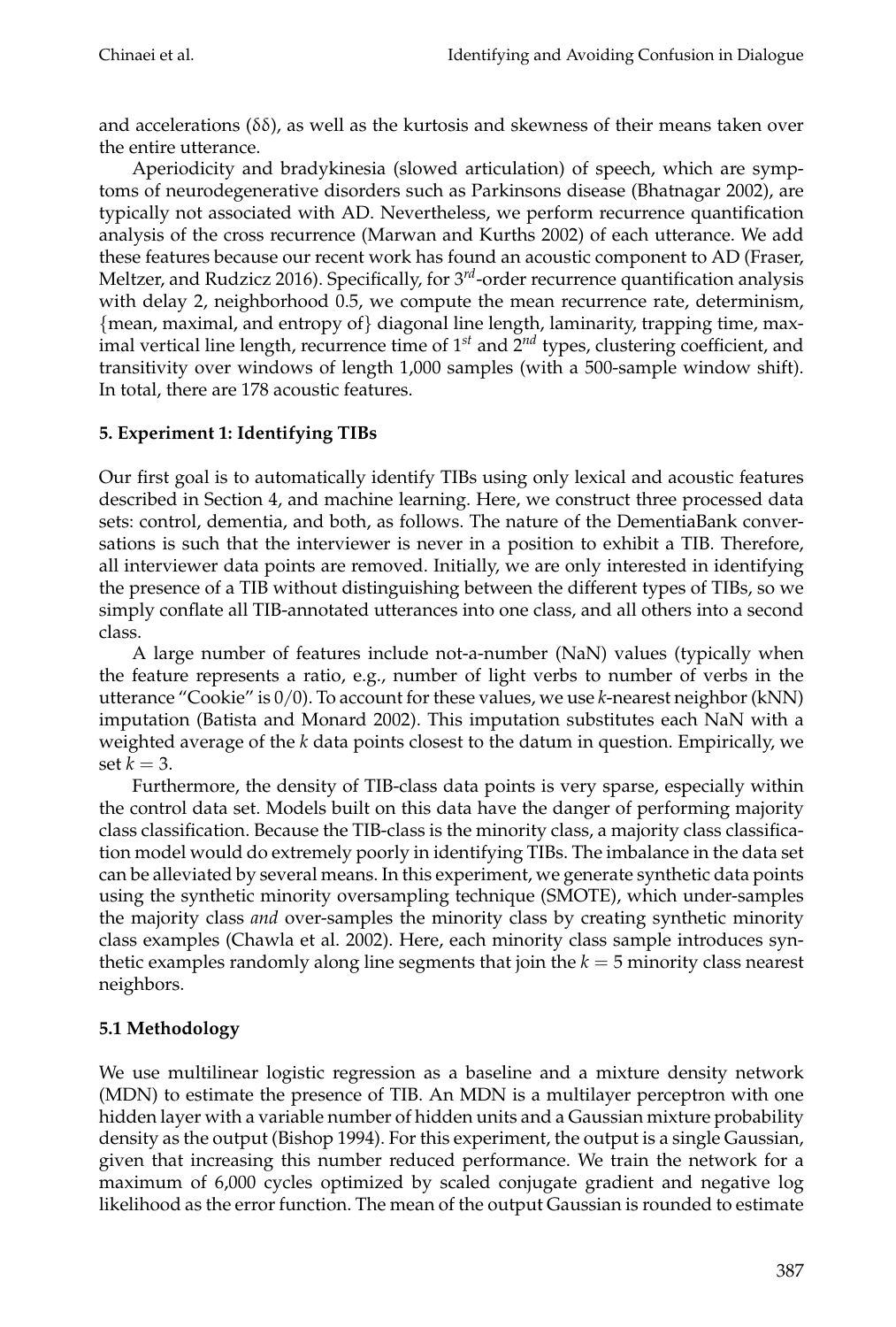the TIB class. A rounded estimate of 0 signifies non-TIB and a rounded estimate of 1 signifies TIB. As with the logistic regression, if some rounded estimate does not equal 0 or 1, then the estimate is considered to indicate non-TIB.

Evaluation of the models are based on accuracy (% of correct estimates), sensitivity (true positives / all positives), and specificity (true negatives / all negatives) where TIBs are considered positive and non-TIBs are negative. We use 10-fold cross validation on the chosen processed data set (control, dementia, or combined) in which models are iteratively trained on data in 9 of the 10 random partitions and are then evaluated using the remaining partition.

The large dimensionality of the feature space is reduced by selecting only  $N =$ 10, 20, . . . , 250 features to build the model. To select features, we use the Pearson product-moment correlation coefficient:

$$
\rho(TIB, feature) = \frac{\text{cov}(TIB, feature)}{\sigma_{TIB} \sigma_{feature}} \tag{6}
$$

where  $cov(X,Y)$  is the covariance between *X* and *Y*, and  $\sigma_X$  is standard deviation of *X*. The correlation coefficients between the features and TIB class is calculated using only the data in the training set. *N* features are selected in descending order of absolute correlation with TIB class. Cross-validation is repeated for different values of *N* for each model.

Three models are evaluated: logistic regression, MDN with 100 hidden units, and MDN with a variably scaled number of hidden units where the number of hidden units is five times the number of features selected. The models are tested on each of control, dementia, and combined data.

## **5.2 Results of Identifying TIBs**

First, we compare data from controls and those with dementia separately, before combining the data in Section 5.2.2.

*5.2.1 Control vs. Dementia.* Table 3 presents the top five features by absolute correlation with TIB class over all of the Control and Dementia data. Note that no features in common are shared between groups, indicating that TIBs may manifest differently in each population. On Dementia data, the MDN with 100 hidden units and 20 to 25 features

### **Table 3**

Top five features, by absolute correlation with TIB class, in data from people without and with dementia. For example, "S1  $\rightarrow$  SQ" is a count of sentential structures that are also interrogative, and DT, NN, and PRP are determiners, nouns, and personal pronouns, respectively. Imageability and familiarity are scores obtained from the Bristol norms (Stadthagen-Gonzalez and Davis 2006).

| <b>Control Features</b>             | Dementia Features                       |
|-------------------------------------|-----------------------------------------|
| $S1 \rightarrow SQ$ (interrogative) | Num. of PRPs :: Num. NNs + Num. PRPs    |
| Num. DTs                            | Num. NNs                                |
| Num. DTs:: Num. words               | Num. $NNs$ :: ( Num. $NNs + Num. VBs$ ) |
| Mean imageability                   | $NP \rightarrow PRP$ (personal pronoun) |
| Mean familiarity                    | Mean NN imageability                    |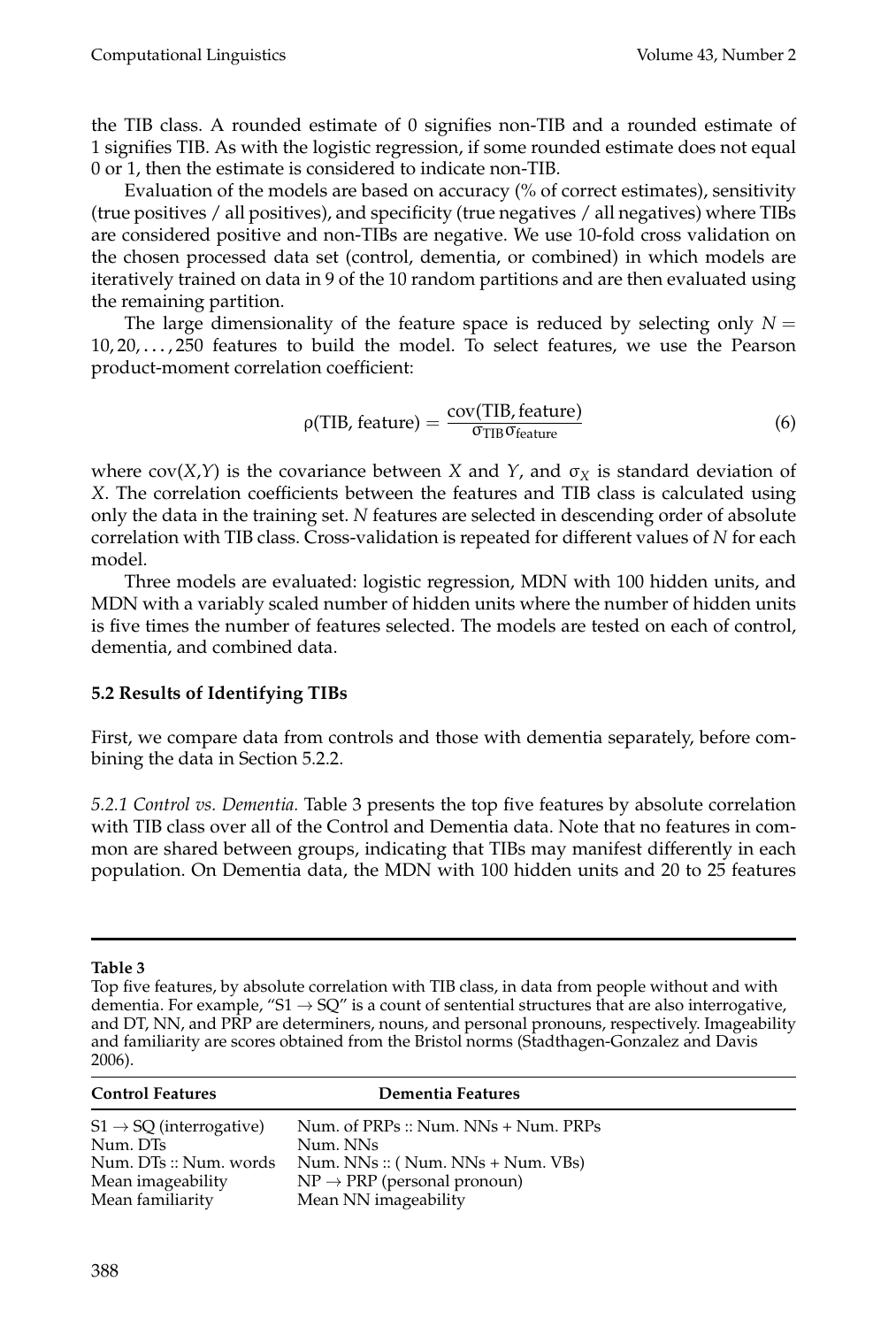shows the most promise (78.9% accuracy); on Control data, the logistic regression with 50 features performs the best (93.6% accuracy). Note that although Control models produce higher accuracy and specificity across both logistic regression and MDN methods (two-tailed heteroscedastic *t*-tests, p < 0.001), sensitivity is far lower than in Dementia data, suggesting that more TIBs are proportionally "missed" in Control data.

The logistic regression model on Dementia data achieves peak accuracy of 76.48% at 60 features, peak sensitivity of 74.04% at 60 features, and peak specificity of 80.06% at 35 features. On Control data, its peak accuracy is 93.57% at 70 features selected, its peak sensitivity is 31.96% at 50 features, and its peak specificity is 100.00% for  $\geq$ 95 features. These results are shown in Figure 2.

The MDN with 100 hidden units on Dementia data achieves peak accuracy of 78.87%, peak sensitivity of 75.32%, and peak specificity of 84.05%, each at 20 features. On Control data, it has peak accuracy of 92.70% at 20 features, peak sensitivity of 13.51% at 30 features, and peak specificity of 99.70% at 10 features. This is shown in Figure 3.

The MDNs with five times as many hidden units as selected features on Dementia data achieve peak accuracy of 77.86% at 20 features, peak sensitivity of 75.376% at 20 features, and peak specificity of 82.42% at 25 features. On Control data, they have peak accuracy of 92.70% at 5 features, peak sensitivity of 61.91% at 180 features, and peak specificity of 100.00% at 5 features. This is shown in Figure 4.

*5.2.2 Combined Data Set (Control and Dementia).* The top 20 features selected by absolute correlation with TIB class are shown in Table 4, along with p-values for these features after fitting the data with a multilinear logistic regression, given all data together. These features are composed entirely of lexical features, in contrast with related work on the same data in which we found that acoustic measures are highly indicative of AD (Fraser, Meltzer, and Rudzicz 2016). Indeed, pausing and phonation rate, along with word repetition, incomplete words, and fillers (see Section 4.1.3) have high diagnostic value, and we expected these to be related to TIB 11 (reprise / minimal dysfluency), but this was not the case. Interestingly, the average WordNet depth and mean noun familiarity are among the top five features, but make no appearance among the top five features selected from either the Control or Dementia sets separately. In particular, the ratio of pronouns to all nouns correlates positively with the presence of TIBs (as one might expect, given the relatively generic nature of the former) with a correlation of 0.43.

The logistic regression model achieves stable results with the exception of a large variance in sensitivity at 90 features selected. The logistic regression model has the highest rate of identifying TIBs (79.43% accuracy) with 75 selected features with a sensitivity of 60.93% while retaining good specificity (88.49%). The MDN with 100 hidden units obtains greater variance than the logistic regression model, but has several advantages. The peak accuracy and sensitivity at 81.55% and 63.26% of this MDN are strictly higher than the peak accuracy and sensitivity of the logistic regression. Furthermore, the MDN achieves these results at only 20 features selected compared with 75–80 features selected for the logistic regression. In environments where TIB estimation needs to be performed dynamically, it can be computationally intensive to extract a large number of features in real-time. The MDN with five times as many hidden units as input features selected (Figure 5) performs adequately well for up to 80 features selected although it exhibits a high variance as the number of features increases beyond 100, perhaps because of overfitting. There is a large variance in the results for 30 features selected as well, which could be due to an unusual partitioning of the data during cross-validation.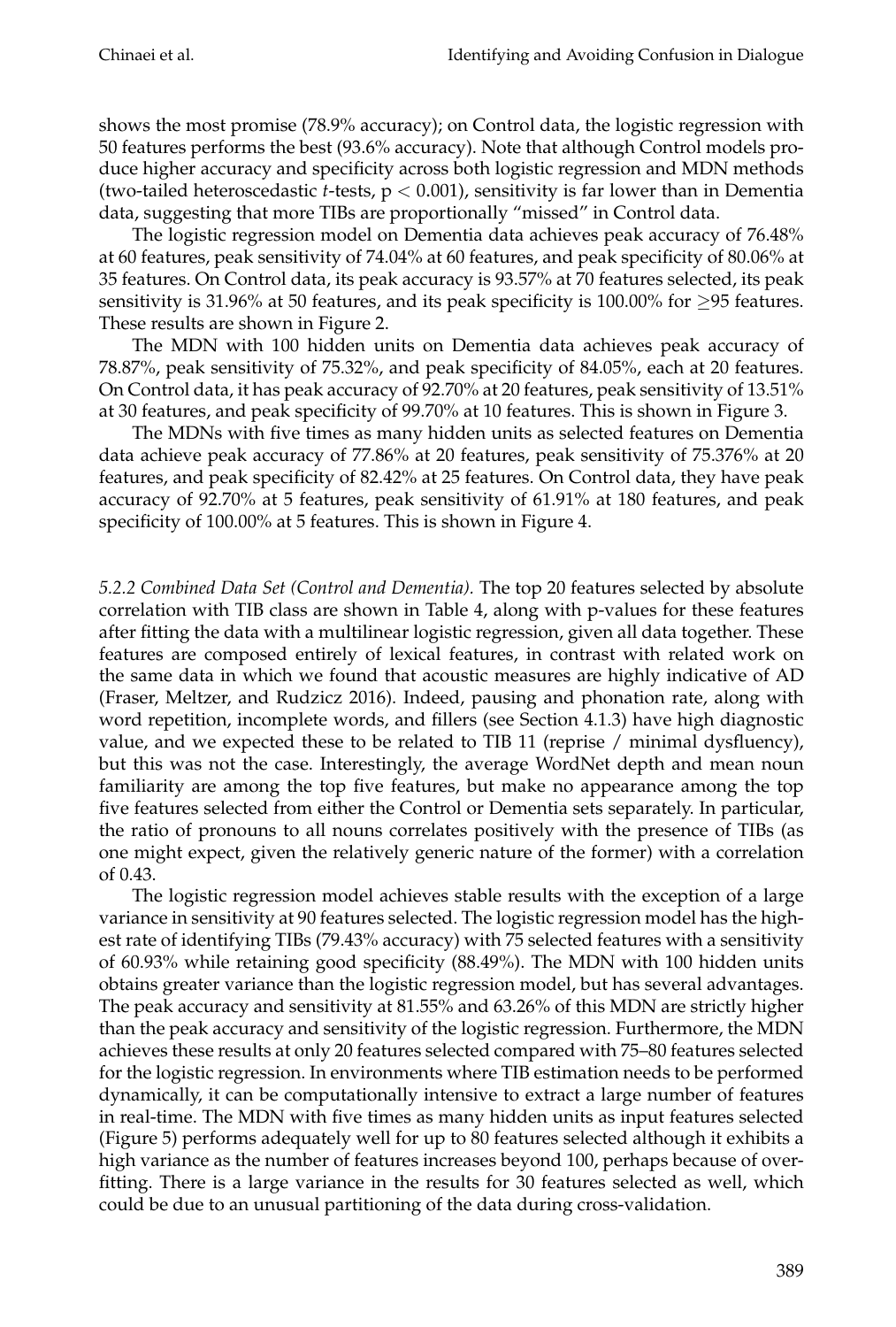

#### **Figure 2**

Accuracy, sensitivity, and specificity of TIB detection with logistic regression on Control and Dementia data (processed with 3NN-Imputation and SMOTE).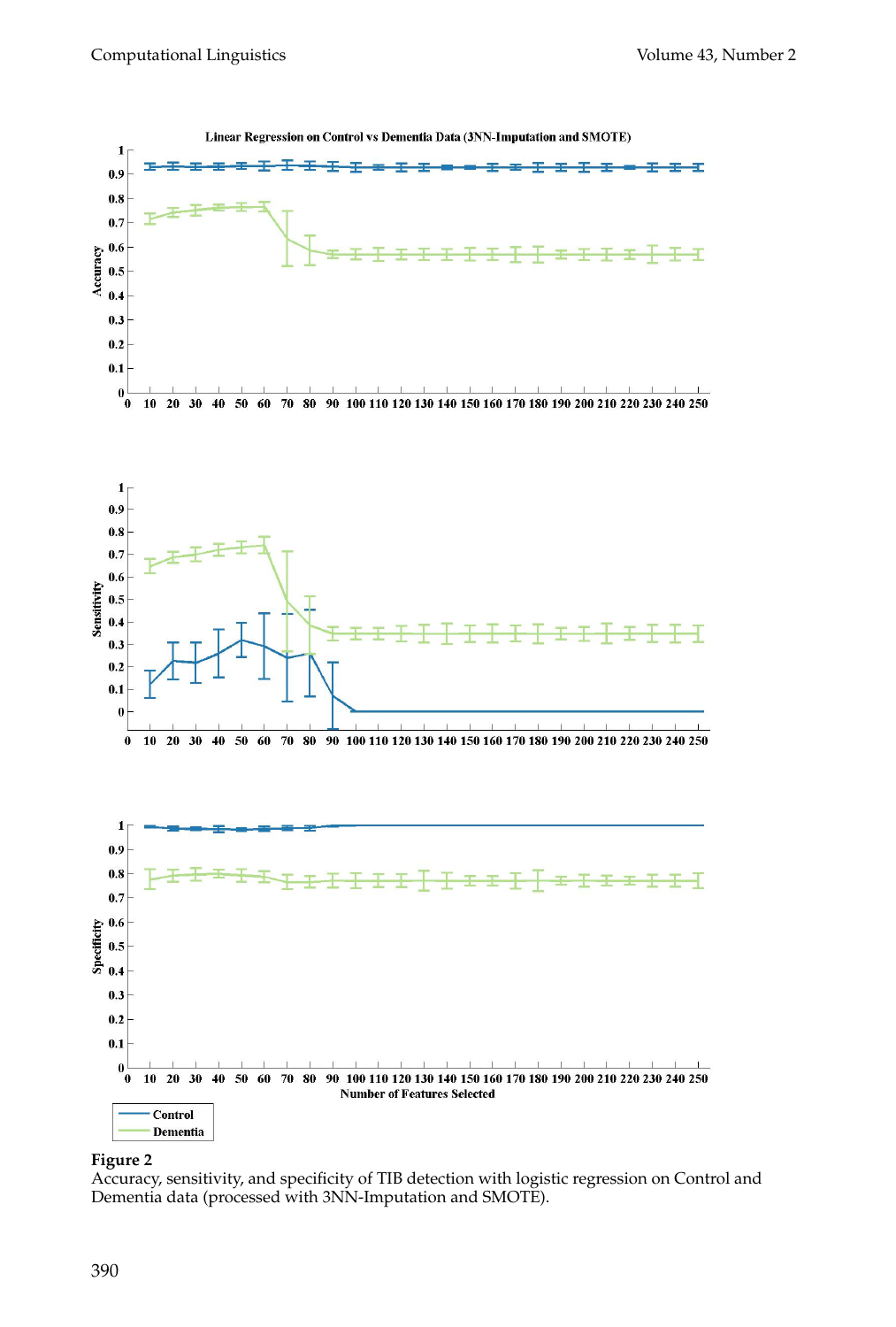

#### MDN (100 hidden units, 6000 max training cycles) on Control vs Dementia Data (3NN-Imputation and SMOTE)

#### **Figure 3**

Accuracy, sensitivity, and specificity of TIB detection with MDN (100 hidden units, 6,000 max training cycles) on Control and Dementia data (processed with 3NN-Imputation and SMOTE).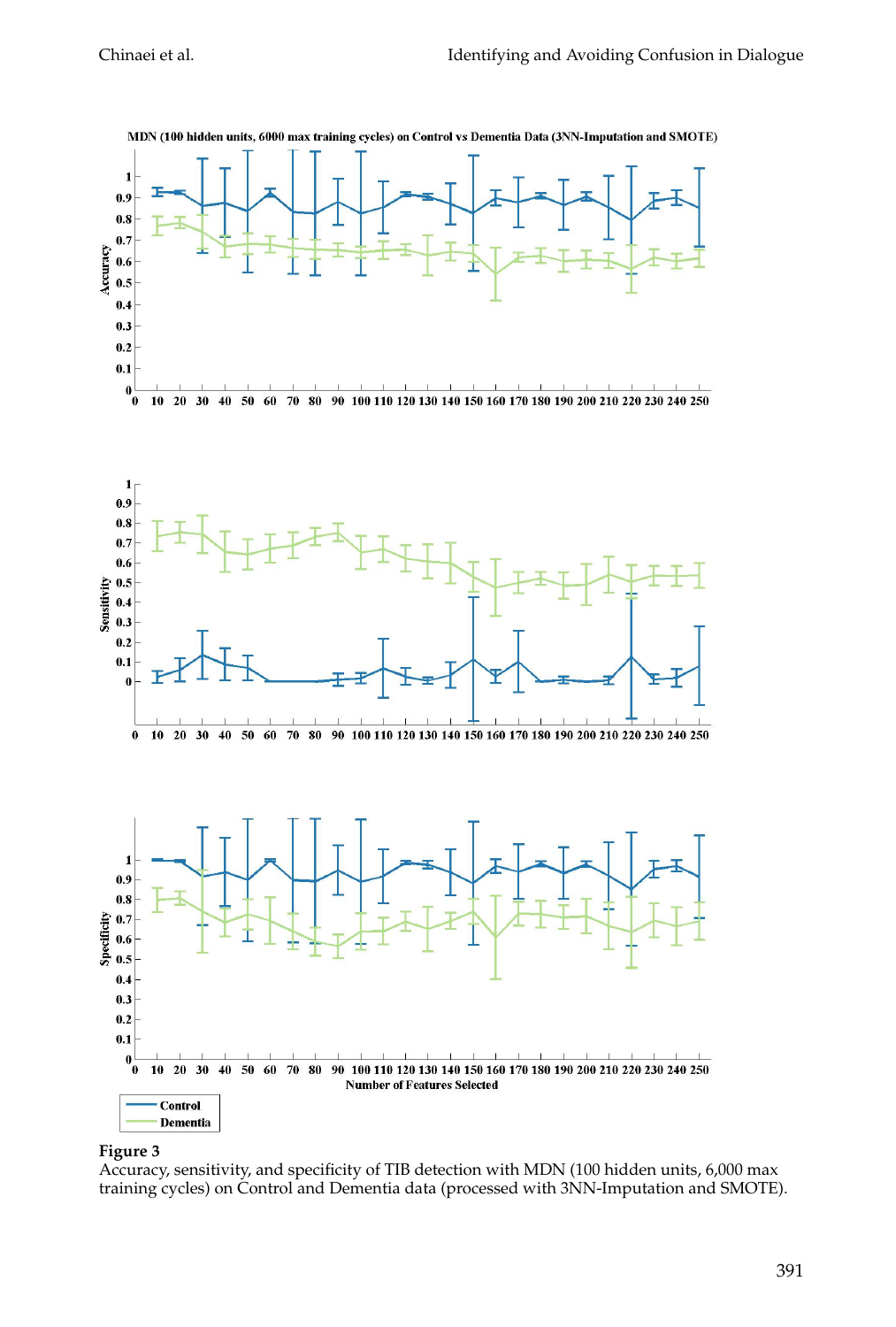

MDN (Scaling hidden units, 6000 max training cycles) on Control vs Dementia Data (3NN-Imputation and SMOTE)

#### **Figure 4**

Accuracy, sensitivity, and specificity of TIB detection with MDN (scaled number of hidden units, 6,000 max training cycles) on Control and Dementia data (processed with 3NN-Imputation and SMOTE).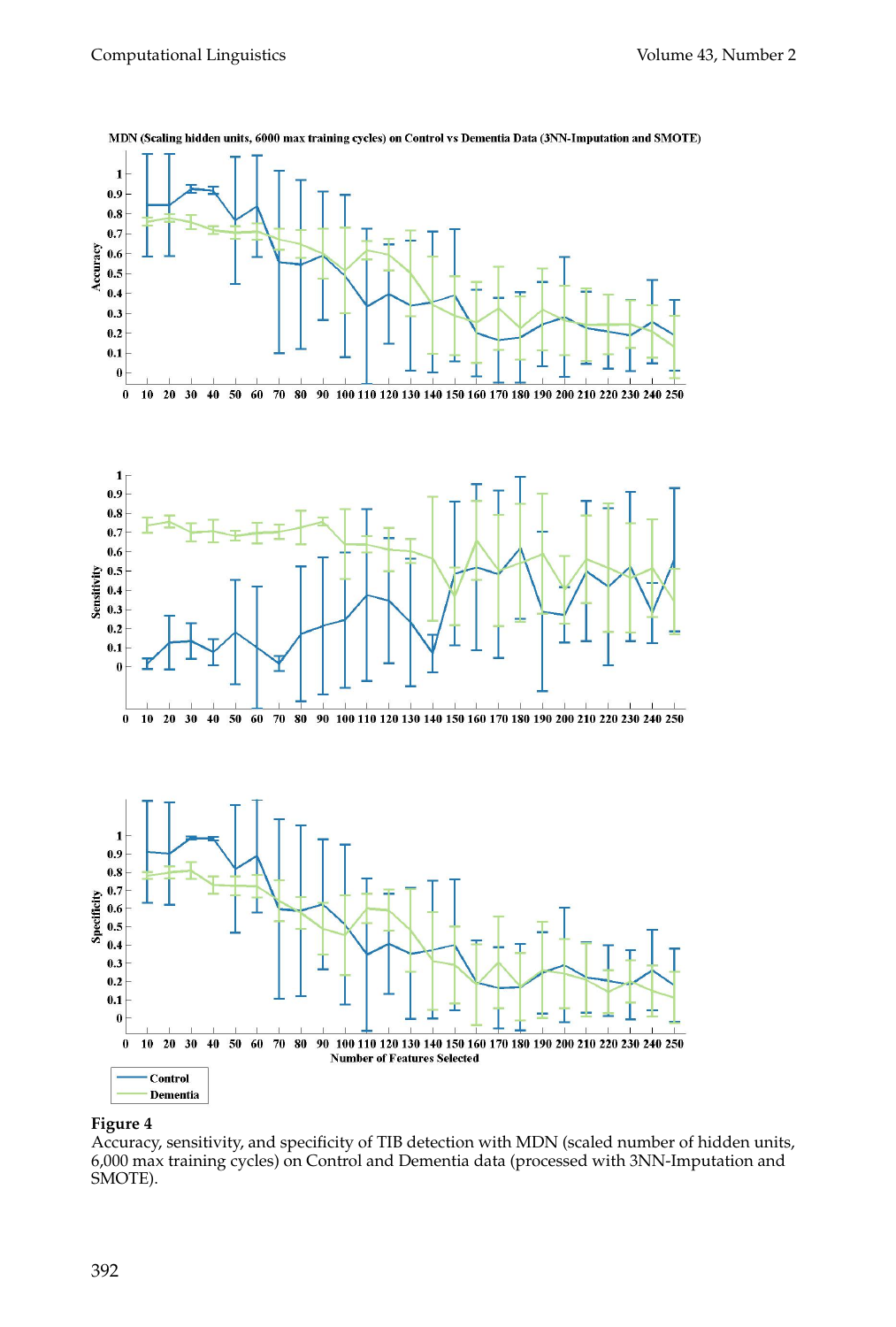### **Table 4**

Top features using all data, ordered by absolute correlation *r* with TIB class, with LR p-values.

| <b>Feature Name</b>                                                                    | r          | LR p-value |
|----------------------------------------------------------------------------------------|------------|------------|
| Number of Pronouns :: Number of Pronouns and Nouns                                     | 0.42812    | < 0.001    |
| Mean Noun Imageability                                                                 | $-0.33533$ | 0.395      |
| Mean Noun Familiarity                                                                  | $-0.32535$ | 0.0127     |
| Average WordNet Depth (i.e., word specificity §4.1.1)                                  | $-0.31758$ | < 0.001    |
| $NP \rightarrow PRP$                                                                   | 0.31205    | 0.560      |
| Number of Nouns                                                                        | $-0.31170$ | < 0.001    |
| Number of Nouns :: Number of Nouns and Verbs                                           | $-0.30733$ | 0.353      |
| Mean Imageability                                                                      | $-0.30579$ | 0.187      |
| Mean Age of Acquisition                                                                | $-0.27172$ | 0.00721    |
| Number of Demonstratives :: Number of Words                                            | 0.26869    | < 0.001    |
| WHNP $\rightarrow$ WP ( <i>wh</i> -NP with an NP GAP $\rightarrow$ <i>wh</i> -pronoun) | 0.26614    | < 0.001    |
| Cue words $(S4.1.4)$                                                                   | 0.25988    | 0.641      |
| Number of Nouns :: Number of Words                                                     | $-0.25929$ | 0.0411     |
| $NP \rightarrow DT NN$                                                                 | $-0.25321$ | < 0.001    |
| Number of Complex T-units :: Number of T-units                                         | 0.24475    | 0.00231    |
| Number of Dependent Clauses                                                            | 0.24265    | 0.00131    |
| Noun Imageability                                                                      | $-0.24141$ | 0.456      |
| Semantic Similarity (§4.1.2)                                                           | $-0.23932$ | 0.633      |
| Number of Dependent Clauses: Number of T-units                                         | 0.23818    | 0.0483     |
| Number of Complex T-units                                                              | 0.23598    | 0.0694     |



### **Figure 5**

MDN (scaling hidden units, 6,000 max training cycles) on *combined* data (processed with 3NN-Imputation and SMOTE). Values corresponding to 10, 20,... features are shown. Peak accuracy of 81.70% at 20 features, peak sensitivity of 63.88% at 20 features, and peak specificity of 90.51% at 20 features.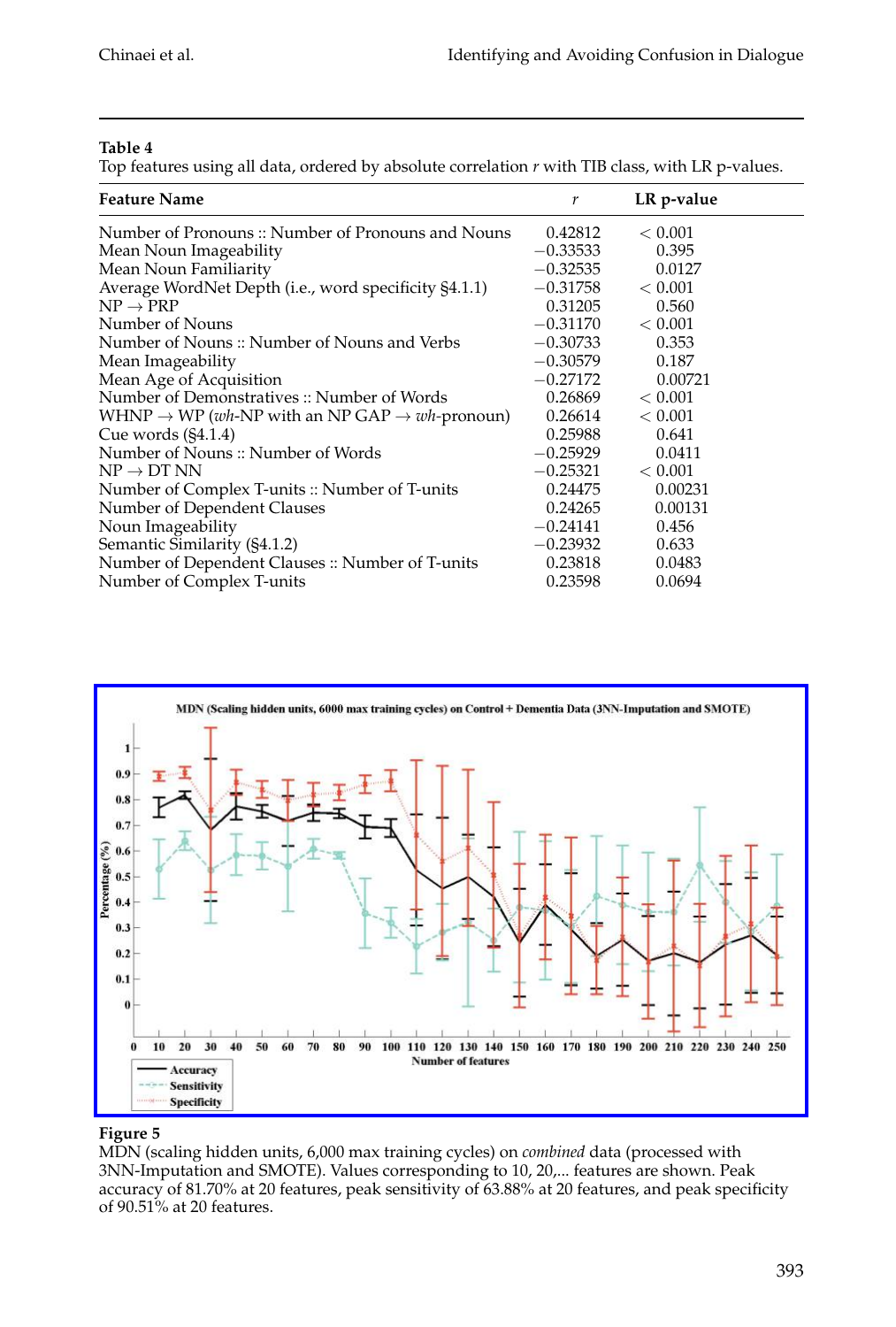

#### **Figure 6**

Dendrograms showing clusters of TIBs for Dementia (a) and Control data (b). Distance is Euclidean in *z*-scored feature space. TIBs that are individually separable are on black branches; colored subtrees represent smallest clusters of the remaining TIBs.

#### **5.3 Clustering TIBs**

Although this work is focused on the detection of *any* TIB, an automated system should react differently to different *types* of TIB. In this section, we perform a brief tangential but related experiment in *n*-way classification for groups of TIBs, rather than the binary case of Section 5.2. To cluster TIBs into those groups by similarity, we first *z*-score each feature to eliminate the influence of those dimensions with excessively large variances. We then compute the mean of all feature vectors representing utterances for each TIB, and finally perform agglomerative hierarchical clustering using the shortest Euclidean distance between those vectors. The resulting dendrograms are shown in Figure  $6<sup>1</sup>$ 

Qualitatively, certain patterns are evident; for example, there is high similarity between TIBs 8, 9, and 10 (metalinguistic or unrelated speech) and between TIBs 2 and 3 (different requests for confirmation) in Dementia. However, the latter pair are not as similar among Controls, perhaps because of a different degree of reduction in TIB 2. Also, Control subjects do not exhibit any lack of uptake (TIB 8) at all in this view, which is in sharp contrast to its relatively frequent occurrence among people with dementia, especially in our related work (Rudzicz et al. 2015). Control subjects also exhibit neither reprise (TIB 11) nor global request for repetition (TIB 12) in these data, and subjects with Dementia exhibit neither the latter nor request for confirmation (repetition with elaboration, TIB 4).

For these experiments (and those in Section 6.3, where these clusters are used), we sweep the number of TIB clusters (excluding no-TIB) from 1 to 5. Specifically, one class is "no-TIB" and another is all remaining TIBs, combined, after isolating, iteratively, TIBs 7, 5, 1, and 6 in Dementia; TIBs 5, 6,  $\{3, 4, \text{ and } 7\}$ , and  $\{9 \text{ and } 10\}$  in Controls, and TIBs 4, 7, 1, and 6 in the combined set. Figure 7 shows accuracy in TIB cluster classification for each of the Dementia, Controls, and combined data sets, using the top 30 features in each, for each value of *n* (including no-TIB). As expected, there is a significant trend towards lower accuracy as the number of classes increases.

<sup>1</sup> A third dendrogram, for the combined set, is not shown.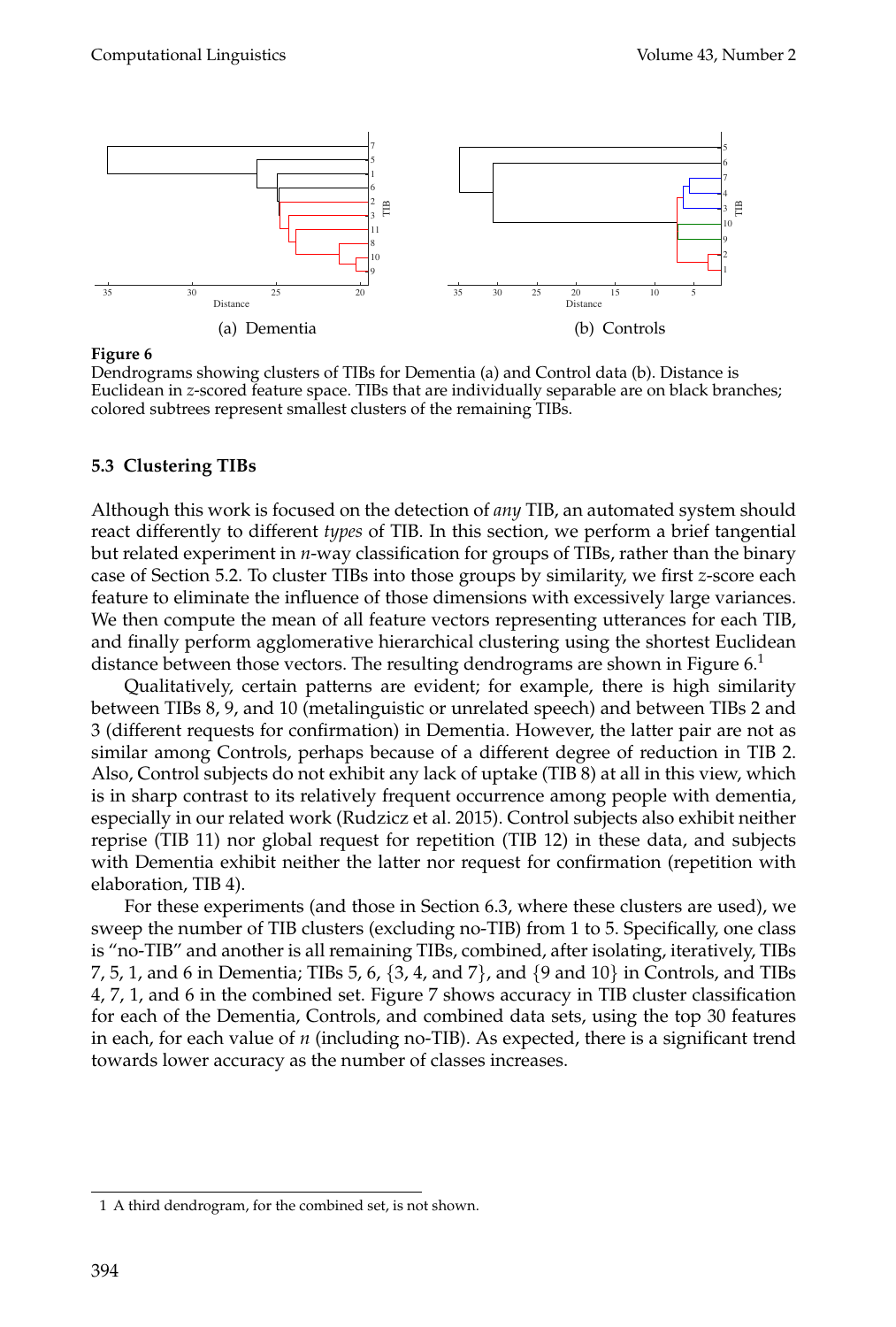



Accuracy of *n*-way classification, using TIB-clusters and the no-TIB class, for each of Dementia, Control, and combined data sets using each of the regression and MDN models.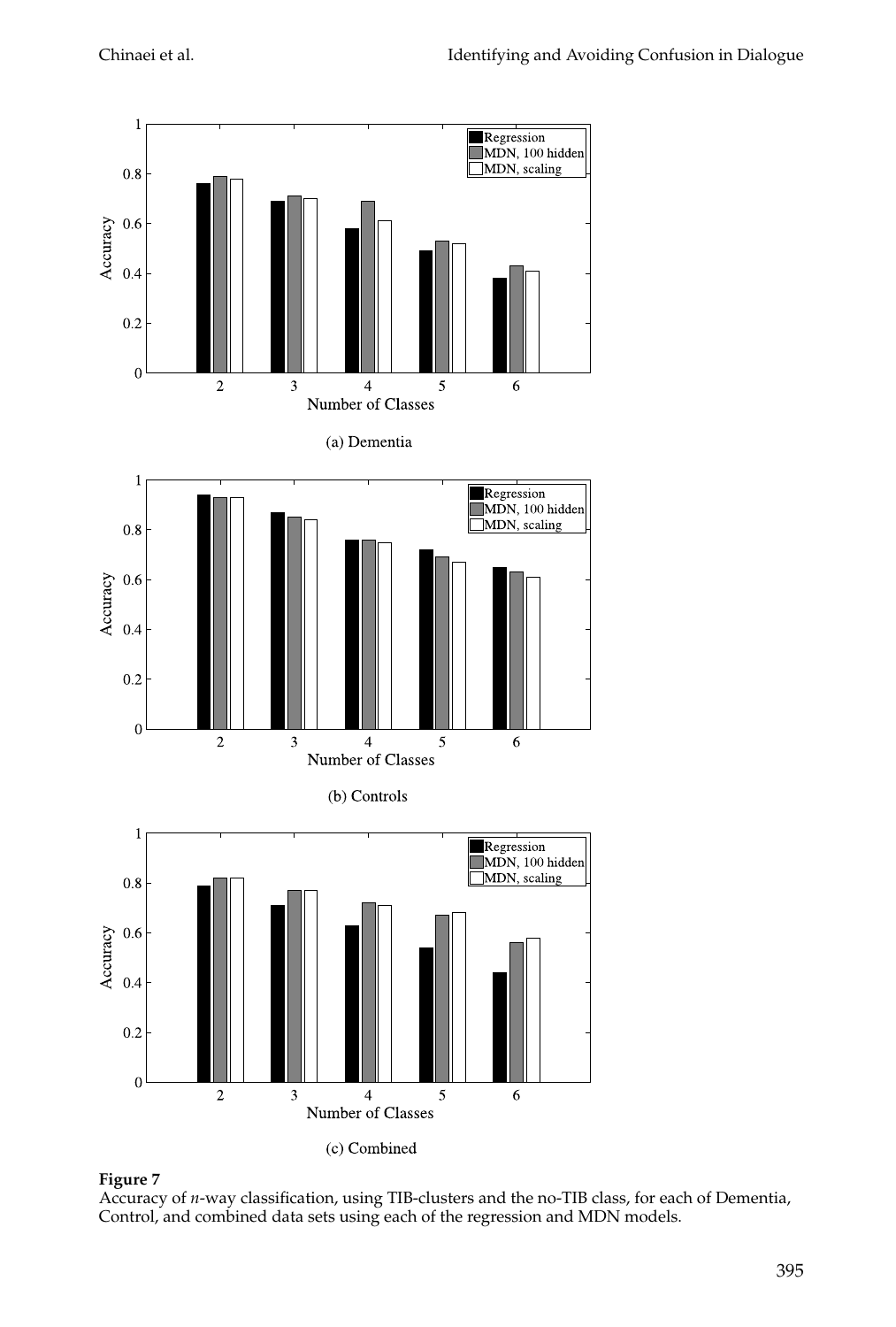## **6. Experiment 2: Avoiding TIBs (While Completing Tasks) with POMDPs**

Software that can engage older adults with AD in dialogue can benefit from tracking the speech and language characteristics of those individuals and from automatically identifying when the dialogue breaks down. Such software must *also* optimize its output to the user, especially if the assistance offered by caregivers in the completion of daily tasks is to be mimicked.

Here, we build a dialogue system to avoid TIBs using a partially observable Markov decision process (POMDP; see Section 6.1) using DementiaBank data. The specification of the data that we used are shown in Table 5. We removed the dialogues that do not include at least one interviewer and one participant turn. Individuals with dementia were much more likely (two-tailed  $t(1) = 318.36$ ,  $p < 0.001$ ) to exhibit TIBs in an utterance (10.17%) than Controls (2.25%). Note that in order to design a POMDP for reducing confusion, there must be some other function (e.g., an extrinsic task) to optimize. Our pilot work involved focusing only on TIBs in the CCC database, which involves free-form conversation. However, without a task to complete, the POMDP consistently decided that the best way to avoid confusion is to simply say nothing at all; therefore, we only consider the DementiaBank data here, as described subsequently.

Table 6 shows a sample dialogue with an individual with dementia. Here, the Speaker column indicates interviewer (INV) or participant (PAR) turns. We recruited speech-language pathologists (SLPs) to annotate the dialogues with *actions*. For interviewer turns, actions are ASK (explicit requests for information), ENCOURAGEMENT (e.g., "*you're doing great*"), and REPEAT (verbatim or paraphrased repetitions of previous requests, including continuations). In the interviewer's CHAT transcripts, there are occasionally turns consisting of the "mhm" token that corresponds to "Yes" or ACKNOWLEDGMENT. Note that it is possible for an interviewer to utter *none* of these actions. As the interviewers in this database were explicitly instructed against other forms of interaction, no other actions (e.g., responses to requests for information, TIB 6) were recorded.

For participant turns, the SLPs instead annotated both the presence of specific TIBs and whether picture elements were mentioned. Those picture descriptions relate to the state of *task completion* and are, if extant, either SINK (i.e., information about the right part of the picture in Figure 1) or COOKIE (i.e., information about the left part of the picture). Fleiss' kappa,  $κ = 0.84$ , indicates satisfactory agreement, so we consider the annotations of the first SLP here.

## **6.1 Partially Observable Markov Decision Processes**

POMDPs are generalized Markov decision processes that inherently model uncertainty with regards to latent factors in a system, namely, the state space *S* which can be further

| opeennes of control, bennemin, and complited data. |                     |                      |                                     |                                        |                       |  |
|----------------------------------------------------|---------------------|----------------------|-------------------------------------|----------------------------------------|-----------------------|--|
|                                                    | No. of<br>dialogues | No.<br>of turns      | TIB%                                | Mean<br>turns/dialogue (s.d.)          | Max<br>turns/dialogue |  |
| Dementia data<br>Control data<br>Combined data     | 283<br>159<br>442   | 5128<br>2080<br>7208 | $10.17\%$<br>$02.25\%$<br>$07.89\%$ | 3.69(3.38)<br>2.25(1.37)<br>3.16(2.20) | 39<br>39              |  |

**Table 5** Specifics of Control, Dementia, and combined data.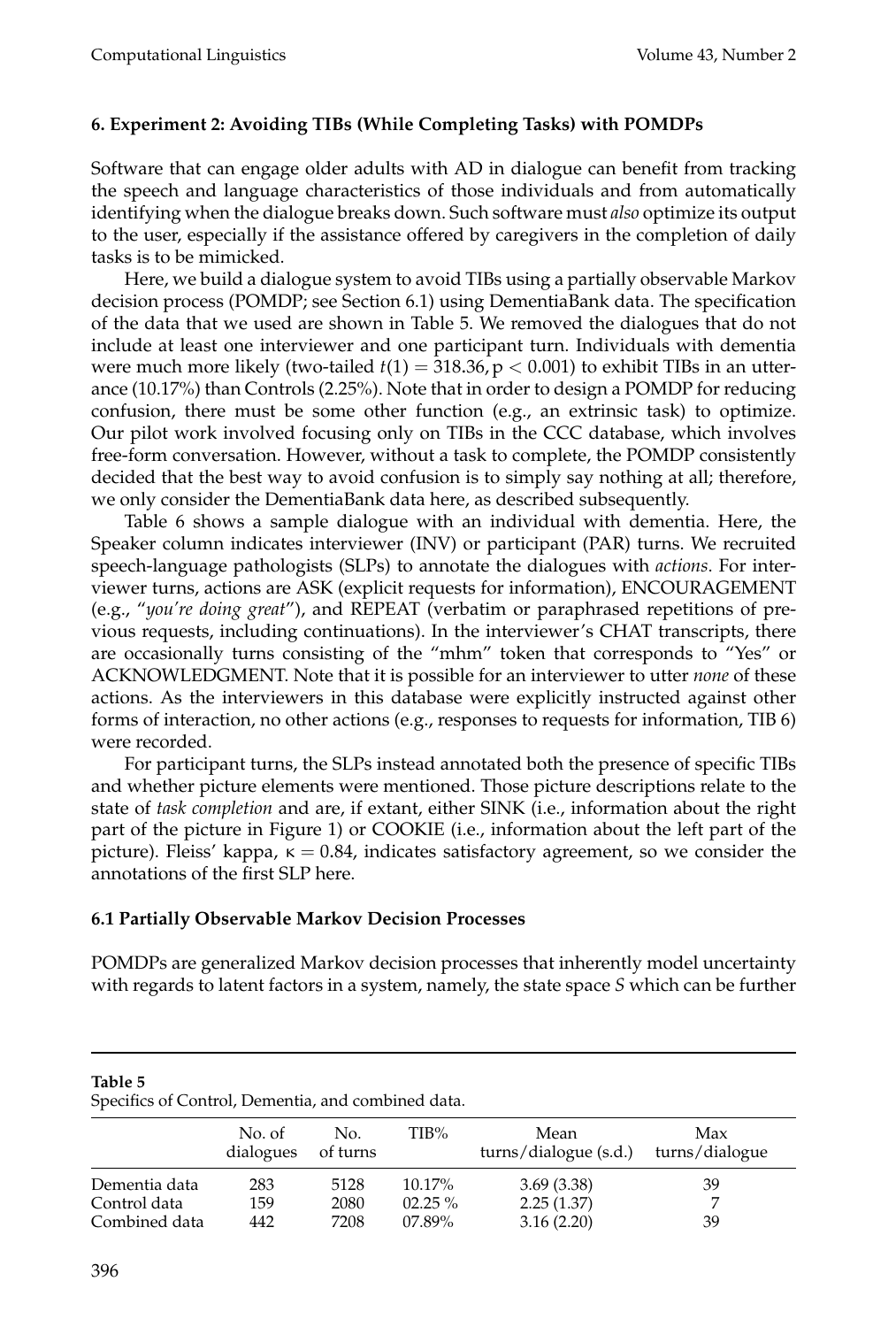## **Table 6**

A sample dialogue from DementiaBank.

|            | Speaker Actions/States transcripts | Transcript, in reduced CHAT format                                                                                                                             |
|------------|------------------------------------|----------------------------------------------------------------------------------------------------------------------------------------------------------------|
| <b>INV</b> | <b>ASK</b>                         | just tell me whats happening in the picture                                                                                                                    |
| <b>PAR</b> | <b>SINK</b>                        | the pearl [: poor] [* p:w] & mo moms gettin(g) her wet $\left[$ / /]<br>feet wet (be) cause she thinking of days gone by<br>and then the water run $[+$ gram]. |
| <b>PAR</b> | <b>COOKIE</b>                      | (.) and & uh that boy whether he knows or not hes gonna<br>[: going to] crack his head on the back of that counter<br>trying to get too many cookies out       |
| <b>PAR</b> | COOKIE-TIB                         | () he $\left[7/ \right]$ (.) & uh I dont know the significance of<br>that little girl putting her hand to her mouth reaching                                   |
| <b>PAR</b> | TIB                                | unless thats the way all silly girls act at that age . [+ gram].                                                                                               |
| <b>INV</b> | <b>REPEAT</b>                      | $()$ anything else ?.                                                                                                                                          |
| PAR        | TIB                                | pardon $?$ [+ exc].                                                                                                                                            |
| <b>INV</b> | <b>REPEAT</b><br>$\cdots$          | anything else ?.                                                                                                                                               |

factorized into substates with conditional dependencies. It is a model of an active agent in the world whose objective is to map a set of observations *O* from the environment to the optimal action *A* to perform to maximize the reward over time. This results in a policy of actions to take to optimize the reward. To learn a full POMDP model, we solve for the transition probabilities between states,  $P(s_{t+1} | s_t, A)$  where  $s_t \in S$ , the observation function  $P(o_t|s_t)$  where  $o_t$  is the observation in *O* at time *t*, and an optimal mapping of actions to observations  $\pi = f(o_t) \in A$ .

In some conditions, the parameters of a POMDP can be learned together through online reinforcement. This is intractable in many real-world scenarios, so Hoey et al. (2010) simplified the problem by explicitly designing a reward function  $R(s_t, a_t)$ ,  $s \in$  $S, a \in A$ , learning a prior model of user behavior (via maximum likelihood estimation given appropriately annotated data) and a prior model of transitions and observations. Similarly, we use these models together to develop the optimal policy. Because the states of the system are latent, we maintain a belief state  $b_t(s_t)$ , which defines the probability of  $s_t$ . In order to optimize the policy π, all possible future rewards must be considered:

$$
V^{\pi}(b) = \sum_{t} \gamma^{t} E_{b_{t}|\pi}[R] \tag{7}
$$

where  $\gamma$  is the discount factor (< 1) that reduces the value of future rewards. Poupart (2005) used point-based value iteration to optimize this function by only planning for the most probable belief states. This algorithm first picks a finite set of belief states  $B =$  $\{b_0, b_1, ..., b_q\}$  then finds the optimal value function for each of these states (Zhang, Lee, and W 1999). The value function is then updated for each of the belief states. Next, we stochastically expand the set of belief states by greedily choosing the furthest reachable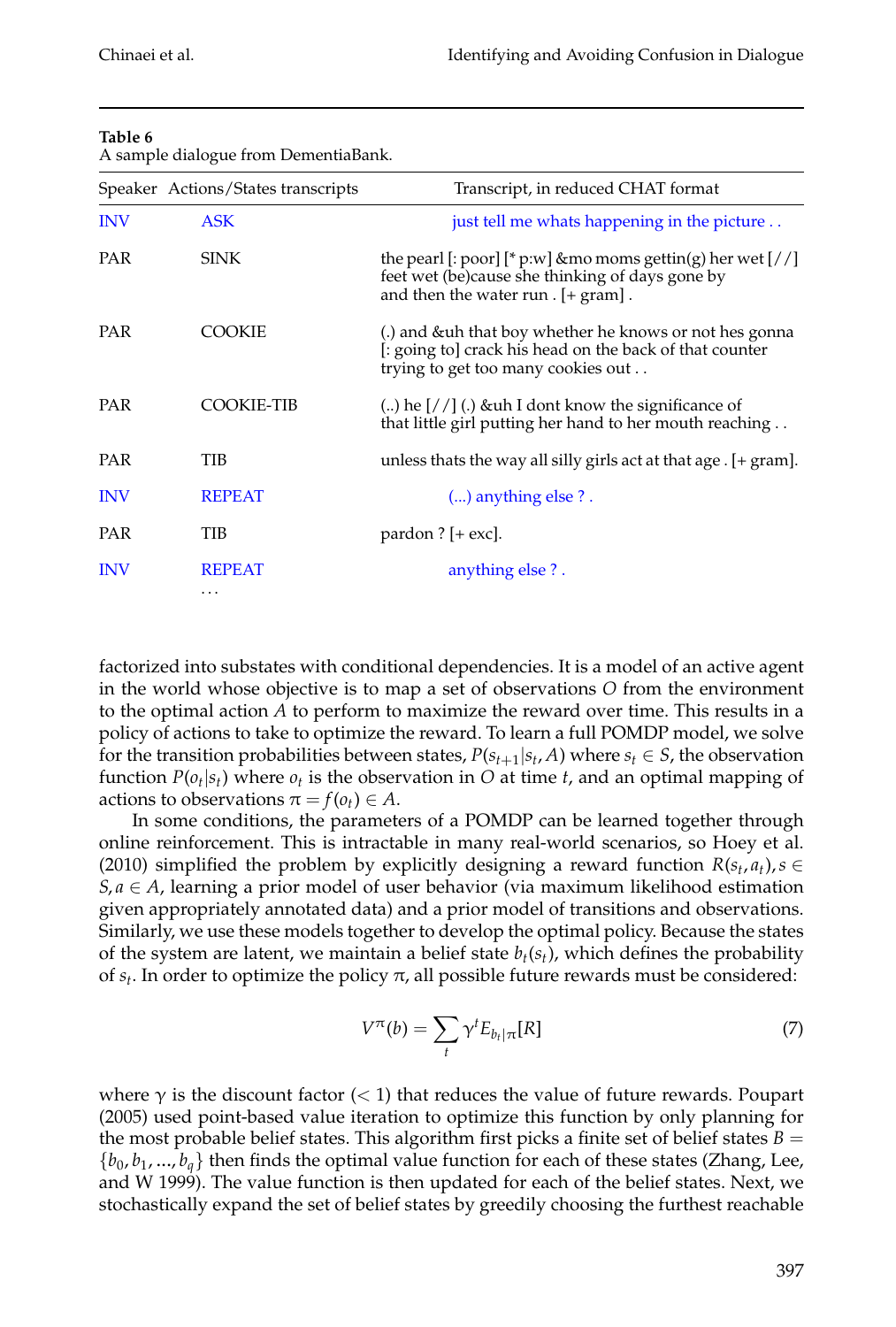states. These two steps are then repeated for a fixed number of iterations. Although this algorithm is not guaranteed to converge, it has error bounds that depend on the density of *B* (Pineau, Gordon, and Thrun 2003).

## **6.2 POMDP Design**

We define the POMDP **states** associated with each turn in the dialogue with the triple *[TIB, SINK, COOKIE]*. Because each of the component variables is binary, there are  $2<sup>3</sup>$  = 8 POMDP states in total. Similarly, the POMDP **actions** are defined using zero or more actions from [ASK, ENCOURAGEMENT, REPEAT]. Thus, we also have eight possible action values. The POMDP **observations** are based on all features described in Section 4. Each feature is discretized to four different classes. This is done by fitting values of *each feature* to a normal distribution. The middle class (class 2) is centered on mean  $\mu$ and covers the range  $[\mu - \sigma, \mu + \sigma]$ ; class 1 covers feature values less than  $\mu - \sigma$ , and class 3 covers feature values greater than  $\mu + \sigma$ . Finally, class 0 is reserved for missing values.

Discretizing features in this way allows for discrete-space modeling, but results in  $4^{(81+178)}$  possible observation vectors, which is clearly intractable. We therefore empirically select the top three features from Table 4 with maximal correlation to TIBs. These features include (1) the proportion of number of pronouns to the number of pronouns and nouns, (2) the number of nouns, and (3) the proportion of the number of demonstratives to the number of nouns. We tried more and fewer features; accuracy increases slightly up to eight features, but it was not feasible to add more than 2,048 observations in the POMDP. Furthermore, we use one feature for the SINK state and one for the COOKIE state. For each participant utterance, the SINK feature encodes the number of keywords mentioned about the SINK part of the picture (the right part) and the COOKIE feature encodes the number of keywords concerning the COOKIE part of the picture (the left part).

POMDP reward functions are often defined to encourage task completion (Young et al. 2013). Similarly, we set a reward of  $+1$  when either SINK or COOKIE is mentioned, +10 if both are mentioned, and 0 otherwise. In order to avoid confusion in the participant, TIBs are penalized by −5 if any TIB occurs, otherwise the reward is increased by +5. This reward function naturally favors states in which both SINK and COOKIE occur, without TIB.

Given all annotations of state  $s_t$ , action matrix  $A$  and observation vector  $o_t$ , we calculate the following likelihoods for DementiaBank data using maximum likelihood estimation:

- 1.  $P(s_{t+1}|s_t, A)$
- 2.  $P(o_t | s_t, A)$

In our experiments we learn three POMDPs: Dementia POMDP, Control POMDP, and Combined POMDP, where those transition and observation functions are learned separately from dementia dialogues, control dialogues, or both, respectively. The discretization step for observations are also done separately for each type of model given the representative data.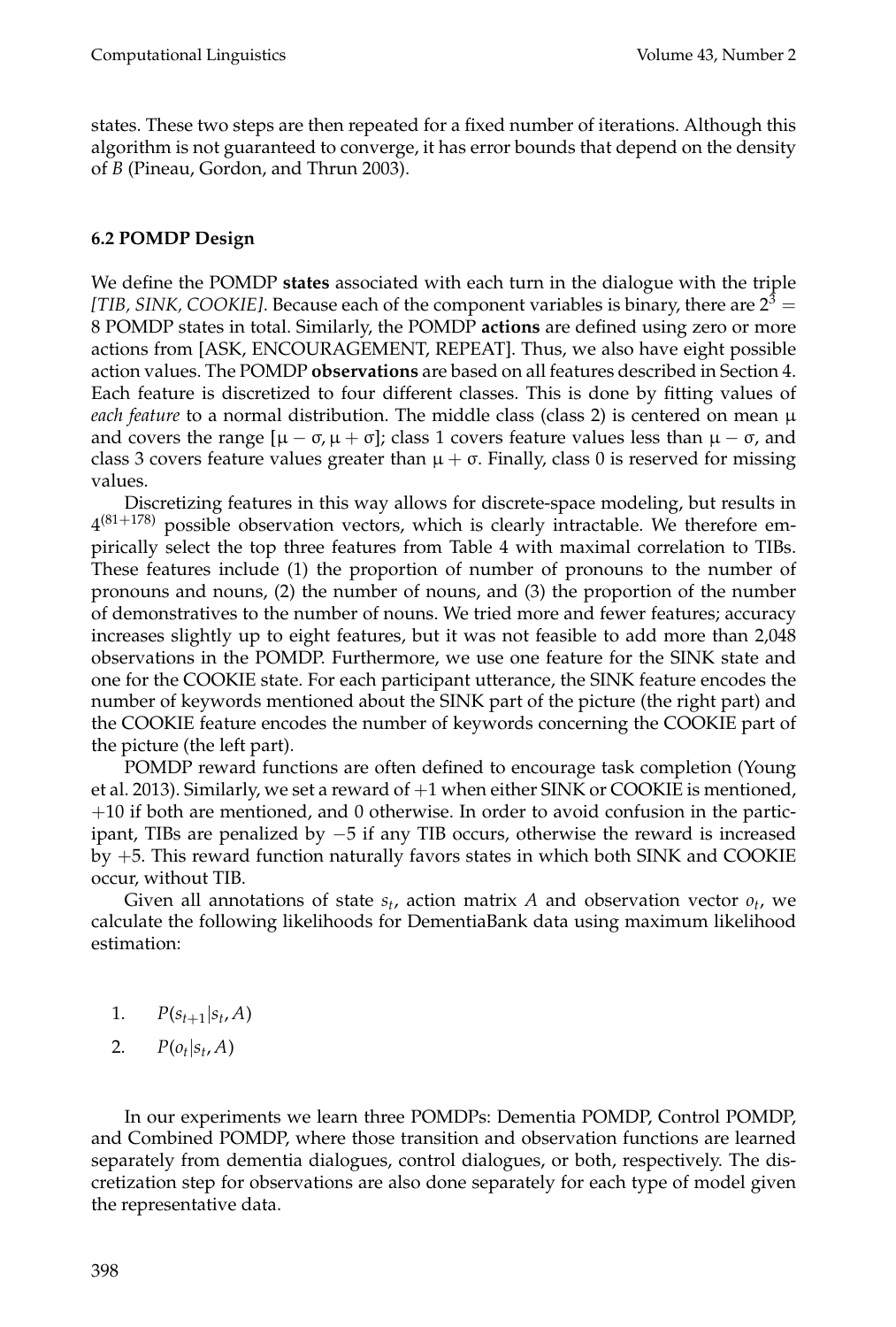## **6.3 POMDP Results**

After learning the parameters of each POMDP model, the policy is approximated using point-based value iteration, which uses a finite number of beliefs for solving a POMDP model approximately. The number of beliefs is a parameter that is generally hand-tuned empirically. For our experiments, the solver used 10,000 random samples to estimate the optimal policy.

POMDP policies can be evaluated based on aspects such as dialogue lengths and accumulated discounted rewards in simulation runs (Young et al. 2013). We evaluate the learned POMDP policies in 1,000 simulation runs using the default simulation in Perseus (Spaan and Vlassis 2005) in which the true state of the user is estimated from the provided transition function, and the observations are sampled from the provided observation function. The discounted rewards are calculated based on the reward function and the "true" user state.

We compare the mean dialogue turns (until the maximum reward is reached) and the mean of accumulated discounted rewards for the POMDP policy against baseline policies of only performing one action, that is, either ASK, ENCOURAGEMENT, or REPEAT. A random policy (RAND) is also attempted in which one of the eight possible POMDP actions is performed at each turn. We also estimate POMDP *accuracy* using existing dialogue annotations. This is done by representing each dialogue in the form of an action observation trajectory. After learning the POMDP policy, we start by the initial belief,  $b_0$ . The action suggested by the POMDP for the initial belief,  $a_0$ , is compared with the interviewer's action,  $h_0$ . The belief is updated to  $b_1$  based on the received observation. Subsequent POMDP actions are then compared to caregiver actions until the end of that dialogue (trajectory). Accuracy is the proportion of actions taken by the POMDP that match at least one of the annotated actions, in each turn. Because this is a disjunctive operation on binary vectors, we expect a random policy to do well.

The results in Table 7 show that the learned POMDPs perform well based on simulation runs (shorter and more task-oriented conversations are preferred) and accuracy. In particular, the results show that the Dementia POMDP performs better than all the baseline policies, in all cases at p < 0.05 given two-tailed *t*-tests with Bonferroni correction. The Dementia POMDP produces shorter dialogues to achieve its maximum reward, on average around four turns. The Dementia POMDP also accumulates more rewards on average. The standard deviations for both dialogue turns and accumulated rewards are smaller than those values for the baseline policies. We also calculate the observed agreement of the PODMP actions with those of human caregivers based on Cohen's kappa, achieving  $κ = 0.66$  (Control),  $κ = 0.42$  (Dementia), and  $κ = 0.55$ (Combined), each of which constitutes moderate agreement between the POMDP and human annotators.

As mentioned in Section 5.3, we split the TIB class into  $K = 1 \dots 5$  clusters. Then, we construct new POMDPs given each *K*, that is, we designed POMDPs with 1, 2, 3, 4, and 5 TIB states, plus one no-TIB state; there are also four task states, namely, two values on the left and two values on the right of the cookie-theft picture. We also update the transition function of each POMDP based on their subsequent states using a simple maximum-likelihood function with an  $\epsilon = 0.1$  smoothing parameter. The new POMDPs are created using Dementia, Control, and Combined data.

We compare the mean number of dialogue turns (until the maximum reward is reached) and the mean of accumulated discounted rewards for the POMDP policy against baseline policies of only performing one action (i.e., either ASK, ENCOUR-AGEMENT, or REPEAT). A random policy (RAND) is also attempted in which one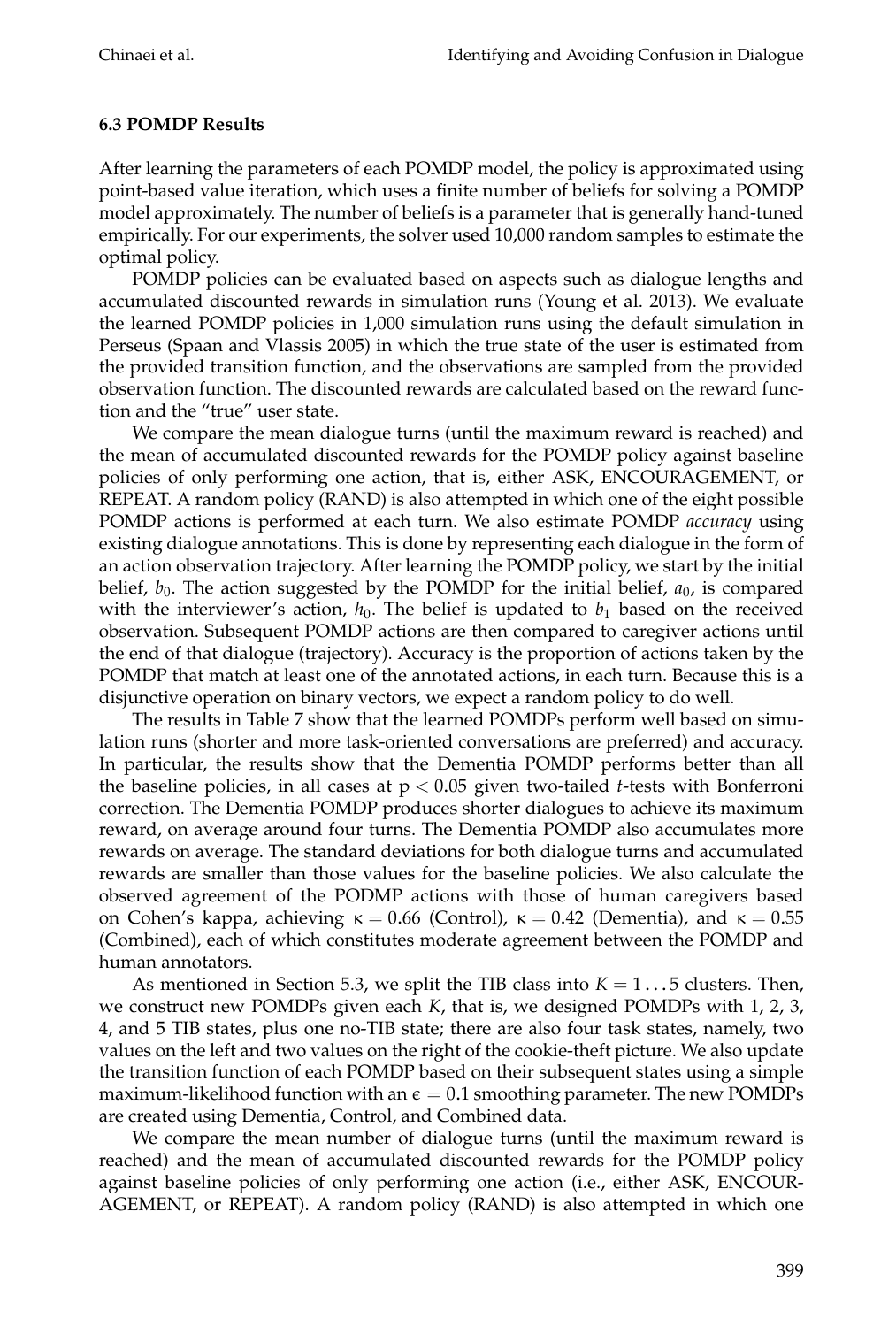#### **Table 7**

Evaluation of learned POMDP policies based on mean number of dialogue turns, mean accumulated discounted rewards in simulation, and accuracy relative to human annotations, as compared with baseline policies of choosing either the indicated action only, or uniformly random actions.

| Dementia            | <b>POMDP</b> | ASK           | <b>ENCG</b>   | <b>REPEAT</b> | <b>RAND</b>   |
|---------------------|--------------|---------------|---------------|---------------|---------------|
| Dialogue turns      | 4.23(2.22)   | 5.12(4.04)    | 11.11 (8.61)  | 7.29 (6.89)   | 8.69(7.20)    |
| Accumulated rewards | 51.75 (8.59) | 45.27 (13.24) | 30.23 (11.99) | 42.63(9.23)   | 31.59 (11.53) |
| Accuracy            | 91.4%        | 32.5%         | $36.3\%$      | 27.8%         | 86.2%         |
| Control             | <b>POMDP</b> | ASK           | <b>ENCG</b>   | <b>REPEAT</b> | <b>RAND</b>   |
| Dialogue turns      | 2.94(1.53)   | 2.95(1.82)    | 6.53(4.55)    | 3.20(1.95)    | 4.16(2.87)    |
| Accumulated rewards | 57.64 (8.30) | 49.70 (10.47) | 45.15(7.14)   | 36.16 (11.39) | 38.47 (11.12) |
| Accuracy            | 96.1%        | 25.6%         | $19.5\%$      | 14.8%         | 84.1%         |
| Combined            | <b>POMDP</b> | ASK           | <b>ENCG</b>   | <b>REPEAT</b> | <b>RAND</b>   |
| Dialogue turns      | 4.03(2.47)   | 3.73(2.53)    | 9.52(7.05)    | 6.28(6.24)    | 6.17(4.76)    |
| Accumulated rewards | 50.86 (8.99) | 49.34 (10.11) | 33.30 (10.79) | 42.09 (10.92) | 34.42 (11.92) |
| Accuracy            | 94.1%        | 30.8%         | 32.0%         | 24.4%         | 86.7%         |

of the eight possible POMDP actions is performed at each turn. We also defined two hand-crafted policies. The first (HC policy) starts with the ASK action (explicit request for information), then performs ENCOURAGEMENT (e.g., "*you're doing great*"), and then the REPEAT action (verbatim or paraphrased repetitions of previous requests, including continuations). This HC policy continues these last two actions until the end of conversation. The second hand-crafted policy takes a frequency-based approach. For each state, the fHC policy (frequentist HC) performs the action that has been performed by caregivers most frequently, given the state. At the time of interaction, the fHC policy uses the POMDP belief; that is, it takes the maximum likelihood state from the belief and performs the caregivers' most frequent action for that state. Note that one separate fHC policy is learned for each population (i.e., Dementia, Control, and Combined) separately. The POMDP performance is shown, over 1,000 simulation runs, in Figures 8 and 9, as the number of TIB states increase from 2 to 6 (note that there is no-TIB state besides  $K = 1 \dots 5$  TIB clusters).

Figures 8 (top) and 9 (top) show the performance of the policies on the Dementia model. These show that the optimized policies of the learned Dementia POMDP have consistently better performance than the baseline policies, including the heuristic ones. Figure 9 (top) shows that by increasing the number of classes from 2 to 5 (increasing the number of POMDP states from 8 to 24), the mean of rewards for the Dementia POMDP slightly decreases from 49.23 (s.d. 10.12) to 42.42 (s.d 16.24), over the simulation runs. The second best performance is the ASK policy that, on average, collects 39.21 (s.d. 10.53) and 35.83 (s.d. 13.38) reward, when two and six classes are used, respectively. The third best policy is the Dementia fHC policy that accumulates 30.05 (s.d. 13.77) and 31.48 (s.d. 12.83) rewards on average, respectively, when two and six classes are used.

In addition, the POMDP policies, on average, have shorter dialogue turns to reach the maximum reward than any other policies, based on Figure 8 (top). When six classes are used (24 POMDP states), it takes 4.97 (s.d. 2.99) dialogue turns, on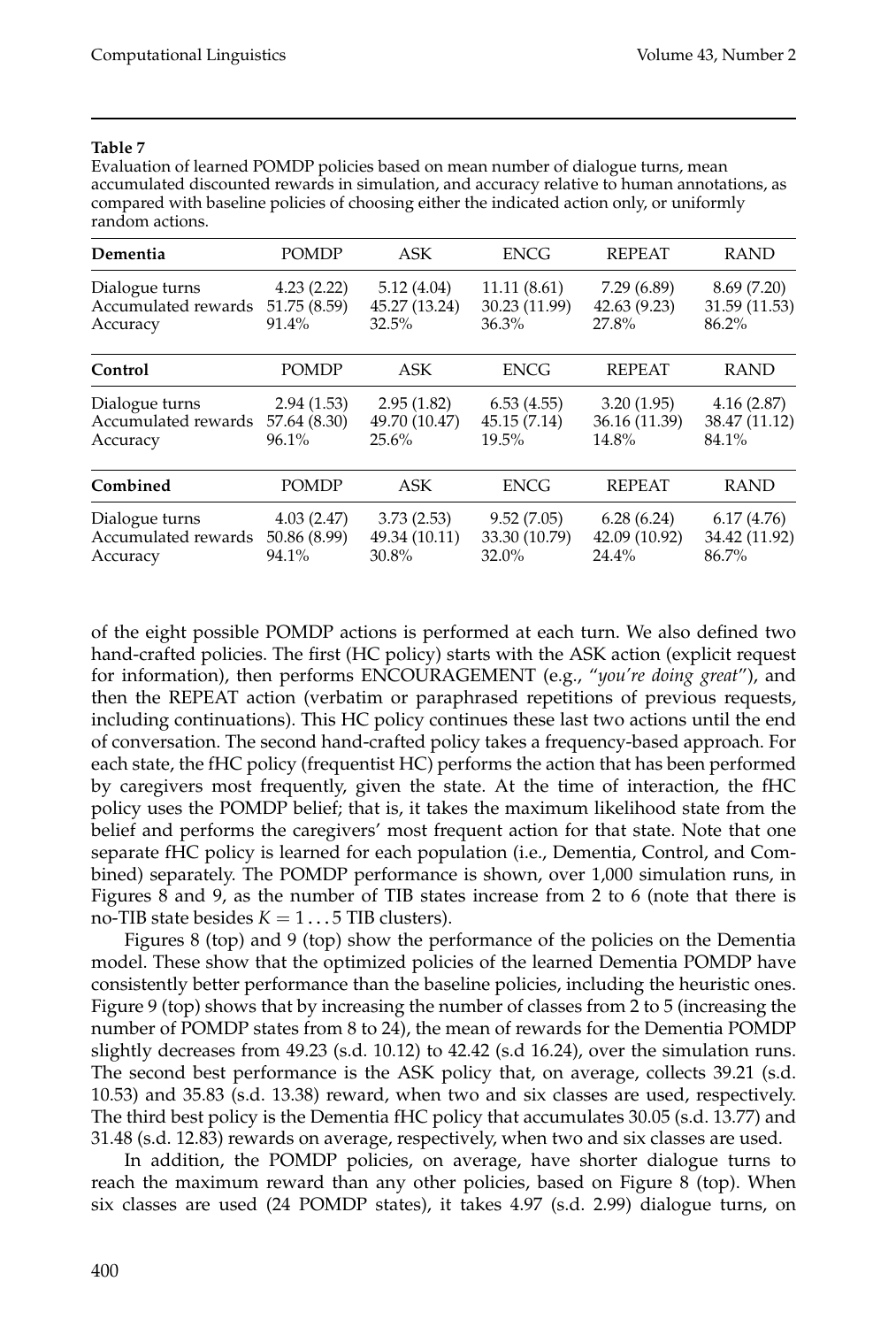

### **Figure 8**

Mean number of dialogue turns in learned POMDP policies, and the baseline policies.

average, for the Dementia POMDP policy to reach the maximum reward, whereas the ASK and Dementia fHC policies take 7.75 (s.d. 8.47) and 6.69 (s.d. 6.75), on average, respectively.

Figures 8 (middle) and 9 (middle) show that, among the Control models, the POMDP and REPEAT policies have the highest performance. The high performance of the REPEAT policy (which asks questions such as "what else do you see in the picture?" ) could be attributed to the Control population's consistent providing of new information when this action is performed, achieving greater rewards.

Figures 8 (bottom) and 9 (bottom) describe the performance of the policies on the Combined model. The POMDP policy again has the highest performance; when six classes (24 POMDP states) are used, the Combined POMDP on average accumulates 44.60 (13.07) rewards. For the same group, the ASK policy and the Combined fHC policy, on average, collect 34.24 (s.d. 16.57) and 34.61 (s.d. 13.35) rewards, respectively.

Overall, the POMDP policies show better performance than all other policies, based on the mean dialogue turns (until the maximum reward is reached) and the mean of accumulated discounted rewards in simulation runs. In this work, we manually set the reward function, empirically. In the future, we intend to learn this function based on inverse reinforcement learning (Ng and Russell 2000; Choi and Kim 2011; Chinaei and Chaib-Draa 2014).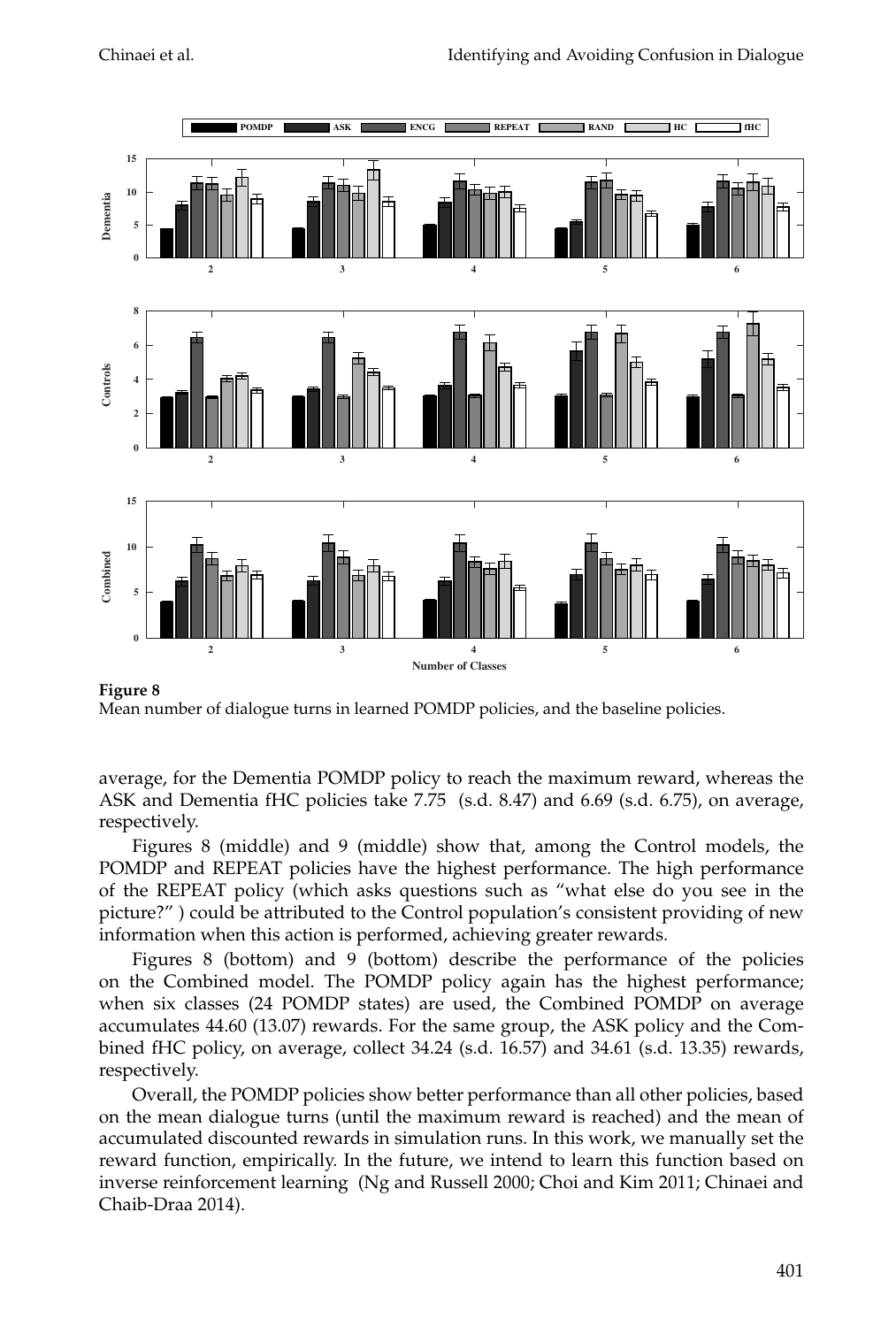

#### **Figure 9**

Mean number of accumulated rewards in learned POMDP policies, and the baseline policies.

## **7. Discussion**

This article provides a first assessment of the automatic detection and avoidance of verbal indicators of confusion in dialogue with individuals who have Alzheimer's disease. We have demonstrated that it is possible to identify trouble indicating behaviors (TIBs, both at all, and in specific groups) explicitly in the speech of older adults with AD and matched controls, with accuracies up to 79% and 93%, respectively, using a neural network model and both acoustic and lexico-syntactic features, although the latter appear to be far more indicative. This was validated on a large set of data involving conversations around a standardized picture-description task. Much of this work is based on prior work in which we used similar linguistic features to train machine learning classifiers to distinguish between participants with and without AD (Fraser, Meltzer, and Rudzicz 2016). In that work, we also studied the degree of heterogeneity of linguistic impairments in AD and found four clear factors: semantic impairment, acoustic abnormality, syntactic/fluency impairment, and information/situational impairment. With some modification, assessment of this type (longitudinal or otherwise) can be seamlessly integrated into the conversation-focused systems described in the current article.

Furthermore, we learned several POMDPs using data from individuals with and without AD (both separately and combined) and evaluated those models using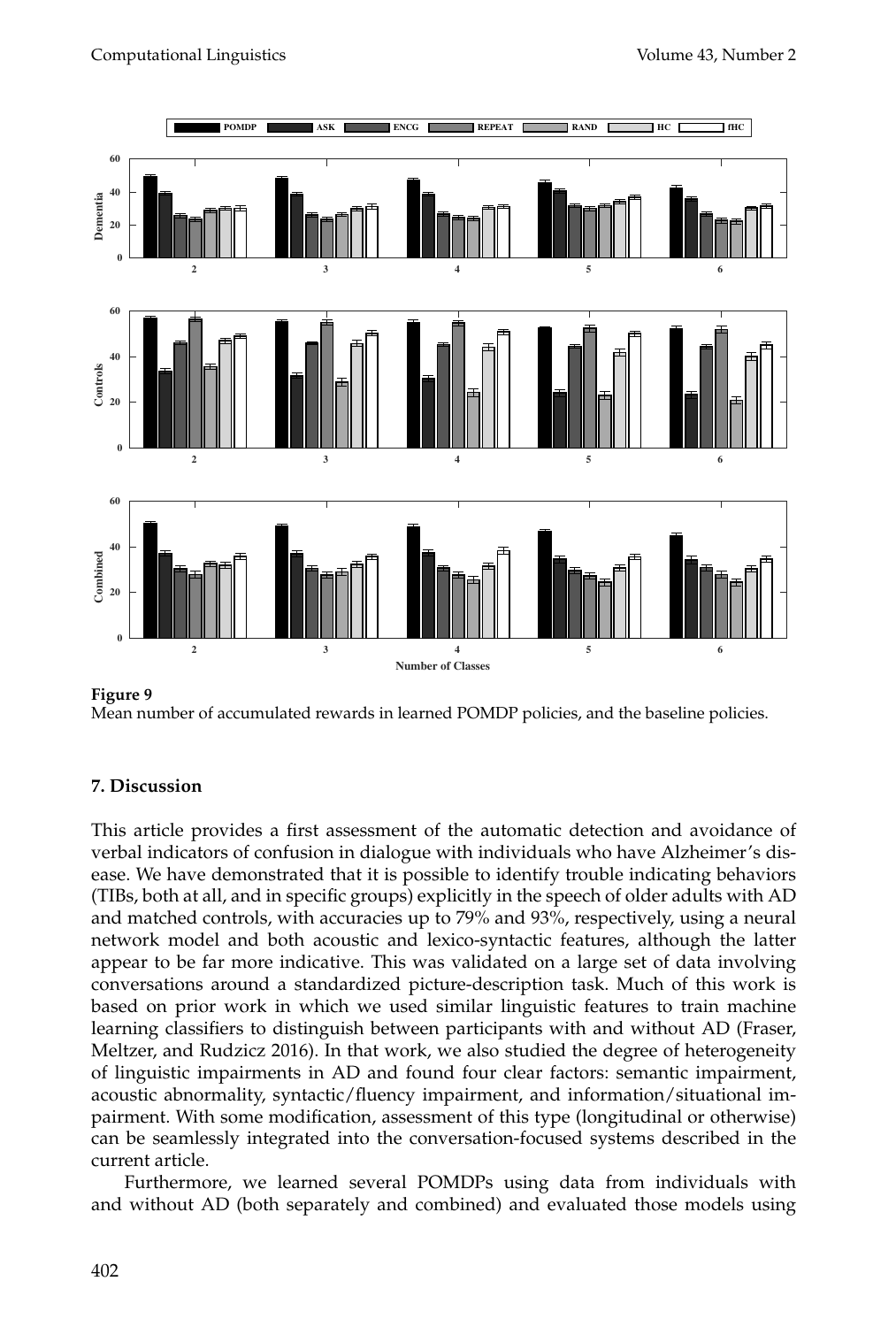simulation runs and accuracy relative to trained human participants. In simulation, learned POMDPs produce shorter dialogues than four baseline models and accumulate more reword, on average; they also resemble humans far more accurately. This is closely related to our previous work in studying TIBs in older adults with moderate AD interacting with a physical (Wizard-of-Oz) conversational robot in a home setting (Rudzicz et al. 2015). In that work, across the verbal behaviors that indicate confusion, older adults with AD were very likely to simply ignore the robot (TIB 8; lack of uptake), which accounts for over 40% of all such behaviors. However, individuals with AD were much more likely  $(t(18) = -4.78, p < 0.0001)$  to exhibit *no* TIB when interacting with a robot (18.1% of utterances) than with a non-familiar human (6.7%). The current work completes the largest missing component in that work, namely, the automatic selection of prompts given speech input. Ongoing work involves the use of inverse reinforcement learning to learn the reward function of the POMDP from data.

Given our rapidly aging populations, it is increasingly vital that we develop technological approaches to caring for the elderly in their homes. To a large extent, this will involve speech interaction with augmentative or assistive technologies. Although speech recognition accuracy can be improved in a home-care environment by limiting the vocabulary, and by adapting the acoustic model to the individual (Rudzicz et al. 2015), word error rates remain high in such an environment. Fortunately, while the accuracy of automatic assessment decreases with increased word-error rates, recent work suggests this is weakly correlated (*r* = −0.31) (Zhou, Fraser, and Rudzicz 2016). Also, in practice, several of our conclusions must be tempered by the relatively precise nature of the picture description task. Differences will clearly exist in different interaction types, such as robot-directed activities/exercises, or casual (undirected) conversation. We are currently exploring a variety of hidden variables, including task type and complexity, in our own data collection with a small humanoid robot, but other forms of interaction, including with tablet- or computer-based interfaces and ambient technologies, must also be pursued.

Finally, if assessment and monitoring are increasingly aided by communication software, especially during activities of daily living, then certain bioethics questions arise. Who will bear the responsibility for incorrect decisions if those decisions are the product of statistics and the data from which they are derived? If medically relevant information can be obtained from recordings in one's home, how will individual privacy be maintained, especially if increasingly popular cloud-based speech services are to be used? Inequalities of access and potential loss of privacy are but two risks that must be considered now because—if the benefits of quantifiable, repeatable, and accurate clinical care by machine outweigh those risks—then a fundamental change to healthcare is inevitable.

## **Acknowledgments**

Hamidreza Chinaei is supported by a fellowship from the AGE-WELL NCE and another from the Fonds de recherche du Québec – Nature et technologies. Frank Rudzicz's contribution to this work is funded by an NSERC Discovery grant (RGPIN 435874), by a Young Investigator award by the Alzheimer Society of Canada, and from a project grant from the AGE-WELL NCE. We gratefully thank Maria Yancheva for her insightful and incisive suggested revisions to

this work. The original acquisition of the DementiaBank data was supported by NIH grants AG005133 and AG003705 to the University of Pittsburgh, and maintenance of the data archive is supported by NIH-NIDCD grant R01-DC008524 to Carnegie Mellon University.

## **References**

Ahmed, S., A.-M. F. Haigh, C. A. de Jager, and P. Garrard. 2013. Connected speech as a marker of disease progression in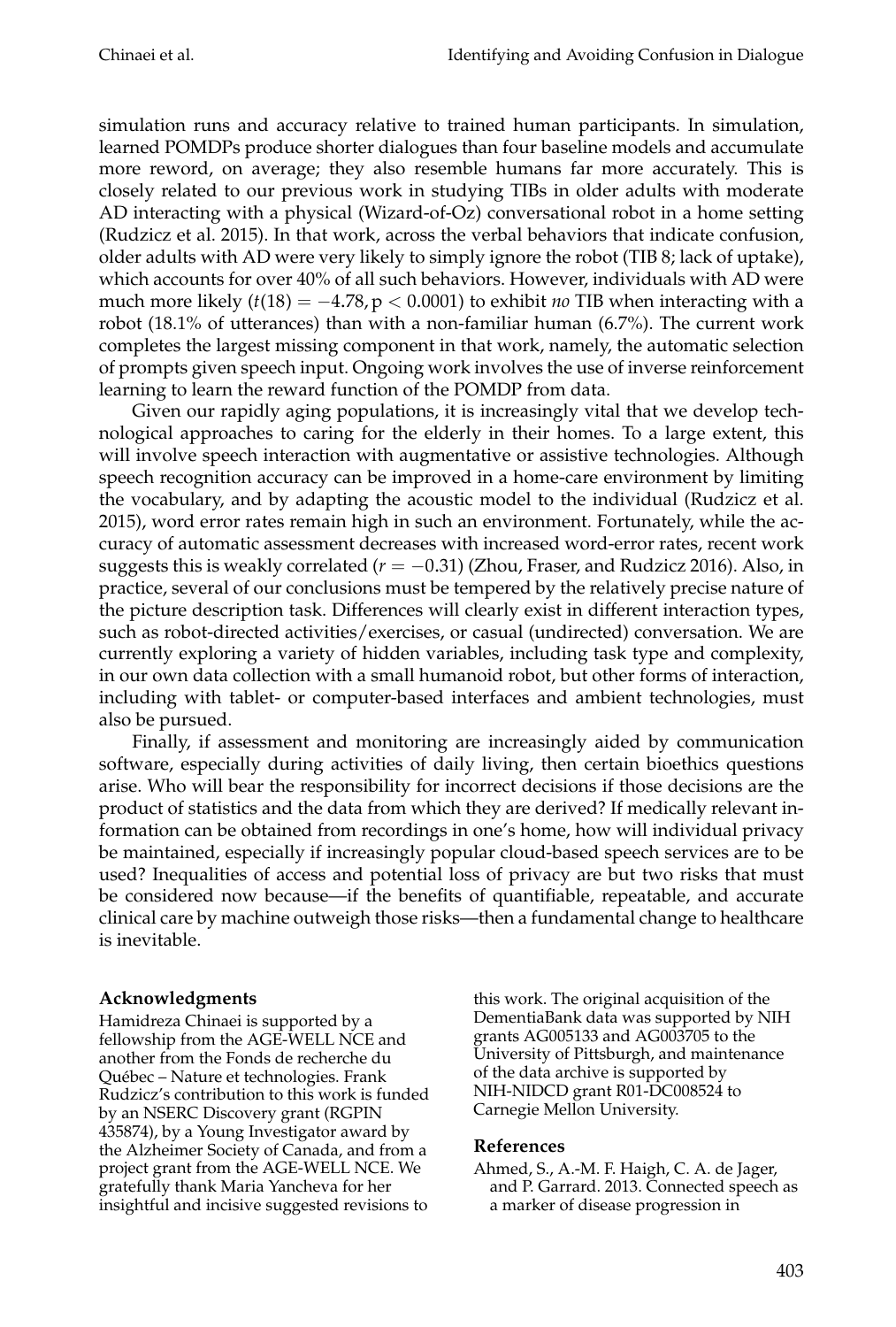autopsy-proven Alzheimer's disease. *[Brain](http://www.mitpressjournals.org/action/showLinks?doi=10.1162%2FCOLI_a_00290&crossref=10.1093%2Fbrain%2Fawt269&citationId=p_1)*, 136(12):3727–3737.

Almor, A., D. Kempler, M. C. MacDonald, E. S. Andersen, and L. K Tyler. 1999. Why do Alzheimer patients have difficulty with pronouns? Working memory, semantics, and reference in comprehension and production in Alzheimer's disease. *[Brain and Language](http://www.mitpressjournals.org/action/showLinks?doi=10.1162%2FCOLI_a_00290&crossref=10.1006%2Fbrln.1999.2055&citationId=p_2)*, 67(3):202–227.

Batista, G. E. A. P. A. and M. C. Monard. 2002. A study of k-nearest neighbour as an imputation method. In *Second International Conference on Hybrid Intelligent Systems*, volume 87, pages 251-260, IOS Press.

Becker, J. T., F. Boiler, O. L. Lopez, J. Saxton, and K. L. McGonigle. 1994. The natural history of Alzheimer's disease: description of study cohort and accuracy of diagnosis. *JAMA Neurology*, 51(6):585–594.

Bharucha, A. J., V. Anand, J. Forlizzi, M. A. Dew, C. F. Reynolds III, S. Stevens, and H. Wactlar. 2009. Intelligent assistive technology applications to dementia care: Current capabilities, limitations, and future challenges. *[American Journal of](http://www.mitpressjournals.org/action/showLinks?doi=10.1162%2FCOLI_a_00290&crossref=10.1097%2FJGP.0b013e318187dde5&citationId=p_5) [Geriatric Psychiatry](http://www.mitpressjournals.org/action/showLinks?doi=10.1162%2FCOLI_a_00290&crossref=10.1097%2FJGP.0b013e318187dde5&citationId=p_5)*, 17(2):88–104.

Bhatnagar, S. C. 2002. *Neuroscience for the study of communication disorders*. Lippincott Wiliams & Wilkins, Baltimore, MD.

Bird, H. S. Franklin and D. Howard. 2001. Age of acquisition and imageability ratings for a large set of words, including verbs and function words. *[Behavior Research Methods, Instruments, &](http://www.mitpressjournals.org/action/showLinks?doi=10.1162%2FCOLI_a_00290&crossref=10.3758%2FBF03195349&citationId=p_7) [Computers](http://www.mitpressjournals.org/action/showLinks?doi=10.1162%2FCOLI_a_00290&crossref=10.3758%2FBF03195349&citationId=p_7)*, 33(1):73–79.

Bishop, C. M. 1994, Mixture density networks. Technical Report NCRG/94/004, Department of Computer Science and Applied Mathematics, Aston University, Birmingham, UK.

Boller, F. and J. Becker. 2005. *DementiaBank Database Guide*. University of Pittsburgh.

Bortfeld, H., S. D. Leon, J. E. Bloom, M. F. Schober, and S. E. Brennan. 2001. Disfluency rates in conversation: Effects of age, relationship, topic, role, and gender. *[Language and Speech](http://www.mitpressjournals.org/action/showLinks?doi=10.1162%2FCOLI_a_00290&crossref=10.1177%2F00238309010440020101&citationId=p_10)*, 44(2):123–147.

Brysbaert, M. and B. New. 2009. Moving beyond Kučera and Francis: A critical evaluation of current word frequency norms and the introduction of a new and improved word frequency measure for American English. *[Behavior Research](http://www.mitpressjournals.org/action/showLinks?doi=10.1162%2FCOLI_a_00290&crossref=10.3758%2FBRM.41.4.977&citationId=p_11) [Methods](http://www.mitpressjournals.org/action/showLinks?doi=10.1162%2FCOLI_a_00290&crossref=10.3758%2FBRM.41.4.977&citationId=p_11)*, 41(4):977–990.

Bucks, R. S., S. Singh, J. M. Cuerden, and G. K. Wilcock. 2000. Analysis of spontaneous, conversational speech

in dementia of Alzheimer type: Evaluation of an objective technique for analysing lexical performance. *[Aphasiology](http://www.mitpressjournals.org/action/showLinks?doi=10.1162%2FCOLI_a_00290&crossref=10.1080%2F026870300401603&citationId=p_12)*, 14:71–91.

Chawla, N. V., K. W. Bowyer, L. O. Hall, and W. P. Kegelmeyer. 2002. SMOTE: Synthetic Minority Over-sampling Technique. *Journal of Artificial Intelligence Research*, 16:321–357.

Chinaei, H. and B. Chaib-Draa. 2014. Dialogue POMDP components (part II): Learning the reward function. *[International](http://www.mitpressjournals.org/action/showLinks?doi=10.1162%2FCOLI_a_00290&crossref=10.1007%2Fs10772-014-9224-x&citationId=p_14) [Journal of Speech Technology](http://www.mitpressjournals.org/action/showLinks?doi=10.1162%2FCOLI_a_00290&crossref=10.1007%2Fs10772-014-9224-x&citationId=p_14)*, 17(4):325–340.

- Choi, J. and K.-E. Kim. 2011. Inverse reinforcement learning in partially observable environments. *Journal of Machine Learning Research*, 12:691–730.
- Cortese, M. J., D. A. Balota, S. D. Sergent-Marshall, R. L. Buckner, and B. T. Gold. 2006. Consistency and regularity in past-tense verb generation in healthy ageing, Alzheimer's disease, and semantic dementia. *[Cognitive Neuropsychology](http://www.mitpressjournals.org/action/showLinks?doi=10.1162%2FCOLI_a_00290&crossref=10.1080%2F02643290500483124&citationId=p_16)*, 23(6):856–876.

Cummings, J. L. 2004. Alzheimer's disease. *[New England Journal of Medicine](http://www.mitpressjournals.org/action/showLinks?doi=10.1162%2FCOLI_a_00290&crossref=10.1056%2FNEJMra040223&citationId=p_17)*, 351(1):56–67.

Ernst, R. L., J. W. Hay, C. Fenn, J. Tinklenberg, and J. A. Yesavage. 1997. Cognitive function and the costs of Alzheimer disease — an exploratory study. *[Archives of Neurology](http://www.mitpressjournals.org/action/showLinks?doi=10.1162%2FCOLI_a_00290&crossref=10.1001%2Farchneur.1997.00550180013006&citationId=p_18)*, 54:687–693.

Faber-Langendoen, K., J. C. Morris, J. W. Knesevich, E. LaBarge, J. P. Miller, and L. Berg. 1988. Aphasia in senile dementia of the Alzheimer type. *[Annals of](http://www.mitpressjournals.org/action/showLinks?doi=10.1162%2FCOLI_a_00290&crossref=10.1002%2Fana.410230409&citationId=p_19) [Neurology](http://www.mitpressjournals.org/action/showLinks?doi=10.1162%2FCOLI_a_00290&crossref=10.1002%2Fana.410230409&citationId=p_19)*, 23(4):365–370.

Folstein, M. F., S. E. Folstein, and P. R. McHugh. 1975. Mini-mental state: A practical method for grading the cognitive state of patients for the clinician. *[Journal of](http://www.mitpressjournals.org/action/showLinks?doi=10.1162%2FCOLI_a_00290&crossref=10.1016%2F0022-3956%2875%2990026-6&citationId=p_20) [Psychiatric Research](http://www.mitpressjournals.org/action/showLinks?doi=10.1162%2FCOLI_a_00290&crossref=10.1016%2F0022-3956%2875%2990026-6&citationId=p_20)*, 12(3):189–198.

Fraser, K., F. Rudzicz, and E. Rochon. 2013. Using text and acoustic features to diagnose progressive aphasia and its subtypes. In *Proceedings of Interspeech 2013*, pages 2177–2181. Lyon.

Fraser, K. C., J. A. Meltzer, and F. Rudzicz. 2016. Linguistic features identify Alzheimer's disease in narrative speech. *Journal of Alzheimer's Disease*, 49(3):407–422.

Gaugler, J. E., F. Yu, K. Krichbaum, and J. F. Wyman. 2009. Predictors of nursing home admission for persons with dementia. *[Medical Care](http://www.mitpressjournals.org/action/showLinks?doi=10.1162%2FCOLI_a_00290&crossref=10.1097%2FMLR.0b013e31818457ce&citationId=p_23)*, 47(2):191–198.

Godfrey, J. H., E. C. Holliman, and J. McDaniel. 1992. SWITCHBOARD: Telephone speech corpus for research and development. In *Proceedings of ICASSP*, pages 517–520, San Francisco, CA.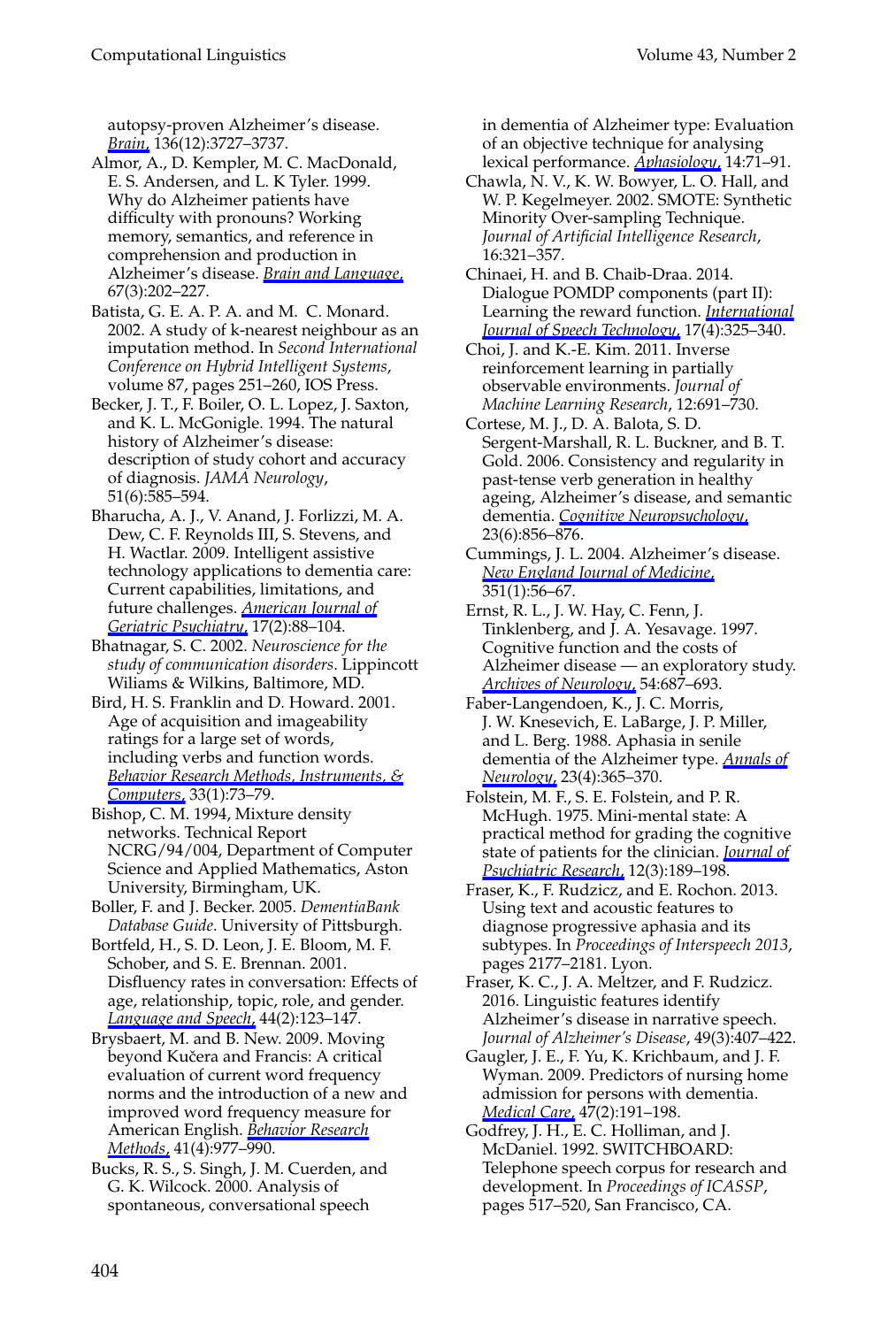Goldfarb, R. and M. J. S. Pietro. 2004. Support systems: Older adults with neurogenic communication disorders. *[Journal of Ambulatory Care Management](http://www.mitpressjournals.org/action/showLinks?doi=10.1162%2FCOLI_a_00290&crossref=10.1097%2F00004479-200410000-00008&citationId=p_25)*, 27(4):356–365.

Goodglass, H. and E. Kaplan. 1983. *The Assessment of Aphasia and Related Disorders*, ed. 2. Lea and Febiger, Philadelphia, PA.

Gravano, A., J. Hirschberg, and Š. Beňuš. 2012. Affirmative cue words in task-oriented dialogue. *[Computational](http://www.mitpressjournals.org/action/showLinks?doi=10.1162%2FCOLI_a_00290&system=10.1162%2FCOLI_a_00083&citationId=p_27) [Linguistics](http://www.mitpressjournals.org/action/showLinks?doi=10.1162%2FCOLI_a_00290&system=10.1162%2FCOLI_a_00083&citationId=p_27)*, 38(1):1–39.

Guinn, C. and A. Habash. 2012. Language analysis of speakers with dementia of the Alzheimer's type. *AAAI Fall Symposium Series*, pages 8–13, Menlo Park, CA.

Hirst, G. and V. W. Feng. 2012. Changes in style in authors with Alzheimer's disease. *[English Studies](http://www.mitpressjournals.org/action/showLinks?doi=10.1162%2FCOLI_a_00290&crossref=10.1080%2F0013838X.2012.668789&citationId=p_29)*, 93(3):357–370.

Hoey, J., P. Poupart, A. Von Bertoldi, T. Craig, C. Boutilier, and A. Mihailidis. 2010. Automated handwashing assistance for persons with dementia using video and a partially observable Markov decision process. *[Computer Vision and Image](http://www.mitpressjournals.org/action/showLinks?doi=10.1162%2FCOLI_a_00290&crossref=10.1016%2Fj.cviu.2009.06.008&citationId=p_30) [Understanding](http://www.mitpressjournals.org/action/showLinks?doi=10.1162%2FCOLI_a_00290&crossref=10.1016%2Fj.cviu.2009.06.008&citationId=p_30)*, 114(5):503–519.

Hopper, T. 2001. Indirect interventions to facilitate communication in Alzheimer's disease. *[Seminars in Speech and Language](http://www.mitpressjournals.org/action/showLinks?doi=10.1162%2FCOLI_a_00290&crossref=10.1055%2Fs-2001-17428&citationId=p_31)*, 22(4):305–315.

Kempler, D. 1995. Language changes in dementia of the Alzheimer type. In R. Lubinski, editor, *Dementia and Communication: Research and Clinical Implications*, pages 98–114, Singular, San Diego, CA.

Klein, Dan and Christopher D. Manning. 2003. Accurate unlexicalized parsing. In *Proceedings of the 41st Annual Meeting of the Association for Computational Linguistics-Volume 1*, pages 423–430, Sapporo.

Le, X. 2010. Longitudinal detection of dementia through lexical and syntactic changes in writing. Master's thesis, University of Toronto.

Little, M. A., P. McSharry, I. Moroz, and S. Roberts. 2006. Nonlinear, biophysically informed speech pathology detection. In *Proceedings of ICASSP 2006*, pages 1080–1083, Toulouse.

Lu, X. 2010. Automatic analysis of syntactic complexity in second language writing. *[International Journal of Corpus Linguistics](http://www.mitpressjournals.org/action/showLinks?doi=10.1162%2FCOLI_a_00290&crossref=10.1075%2Fijcl.15.4.02lu&citationId=p_36)*, 15(4):474–496.

MacWhinney, B. 2014. The CHILDES project. http://childes.psy.cmu.edu/manuals/ chat.pdf.

Marwan, N. and J. Kurths. 2002. Nonlinear analysis of bivariate data with cross recurrence plots. *[Physics Letters A](http://www.mitpressjournals.org/action/showLinks?doi=10.1162%2FCOLI_a_00290&crossref=10.1016%2FS0375-9601%2802%2901170-2&citationId=p_38)*, 302(5–6):299–307.

Miller, George A. 1995. WordNet: A lexical database for English. *[Communications of](http://www.mitpressjournals.org/action/showLinks?doi=10.1162%2FCOLI_a_00290&crossref=10.1145%2F219717.219748&citationId=p_39) [ACM](http://www.mitpressjournals.org/action/showLinks?doi=10.1162%2FCOLI_a_00290&crossref=10.1145%2F219717.219748&citationId=p_39)*, 38(11):39–41.

Ng, A. Y. and S. J. Russell. 2000. Algorithms for inverse reinforcement learning. In *Proceedings of the 17th International Conference on Machine Learning (ICML'00)*, pages 663–670, Haifa.

Nicholas, M., L. K. Obler, M. L. Albert, and N. Helm-Estabrooks. 1985. Empty speech in Alzheimer's disease and fluent aphasia. *[Journal of Speech and Hearing Research](http://www.mitpressjournals.org/action/showLinks?doi=10.1162%2FCOLI_a_00290&crossref=10.1044%2Fjshr.2803.405&citationId=p_41)*, 28:405–410.

Orange, J. B., R. B. Lubinsky, and D. J. Higginbotham. 1996. Conversational repair by individuals with dementia of the Alzheimer's type. *[Journal of Speech and](http://www.mitpressjournals.org/action/showLinks?doi=10.1162%2FCOLI_a_00290&crossref=10.1044%2Fjshr.3904.881&citationId=p_42) [Hearing Research](http://www.mitpressjournals.org/action/showLinks?doi=10.1162%2FCOLI_a_00290&crossref=10.1044%2Fjshr.3904.881&citationId=p_42)*, 39:881–895.

Pakhomov, S. V., G. E. Smith, D. Chacon, Y. Feliciano, N. Graff-Radford, R. Caselli, and D. S. Knopman. 2010. Computerized analysis of speech and language to identify psycholinguistic correlates of frontotemporal lobar degeneration. *[Cognitive and Behavioral Neurology](http://www.mitpressjournals.org/action/showLinks?doi=10.1162%2FCOLI_a_00290&crossref=10.1097%2FWNN.0b013e3181c5dde3&citationId=p_43)*, 23:165–177.

Pineau, J., G. Gordon, and S. Thrun. 2003. Point-based value iteration: An anytime algorithm for POMDPs. In *International Joint Conference on Artificial Intelligence (IJCAI)*, pages 1025–1032, Acapulco.

Pope, C. and B. H. Davis. 2011. Finding a balance: The Carolinas Conversation Collection. *[Corpus Linguistics and Linguistic](http://www.mitpressjournals.org/action/showLinks?doi=10.1162%2FCOLI_a_00290&crossref=10.1515%2Fcllt.2011.007&citationId=p_45) [Theory](http://www.mitpressjournals.org/action/showLinks?doi=10.1162%2FCOLI_a_00290&crossref=10.1515%2Fcllt.2011.007&citationId=p_45)*, 7(1):143–161.

Poupart, P. 2005. *Exploiting Structure to Efficiently Solve Large Scale Partially Observable Markov Decision Processes*, Ph.D. thesis, University of Toronto.

Roark, B., M. Mitchell, J. Hosom, K. Hollingshead, and J. Kaye. 2011. Spoken language derived measures for detecting mild cognitive impairment. *[IEEE](http://www.mitpressjournals.org/action/showLinks?doi=10.1162%2FCOLI_a_00290&crossref=10.1109%2FTASL.2011.2112351&citationId=p_47) [Transactions on Audio, Speech, and Language](http://www.mitpressjournals.org/action/showLinks?doi=10.1162%2FCOLI_a_00290&crossref=10.1109%2FTASL.2011.2112351&citationId=p_47) [Processing](http://www.mitpressjournals.org/action/showLinks?doi=10.1162%2FCOLI_a_00290&crossref=10.1109%2FTASL.2011.2112351&citationId=p_47)*, 19(7):2081–2090.

Rochon, E., G. S. Waters, and D. Caplan. 2000. The relationship between measures of working memory and sentence comprehension in patients with Alzheimer's disease. *[Journal of Speech,](http://www.mitpressjournals.org/action/showLinks?doi=10.1162%2FCOLI_a_00290&crossref=10.1044%2Fjslhr.4302.395&citationId=p_48) [Language, and Hearing Research](http://www.mitpressjournals.org/action/showLinks?doi=10.1162%2FCOLI_a_00290&crossref=10.1044%2Fjslhr.4302.395&citationId=p_48)*, 43:395–413.

Rudzicz, F., R. Wang, M. Begum, and A. Mihailidis. 2015. Speech interaction with personal assistive robots supporting